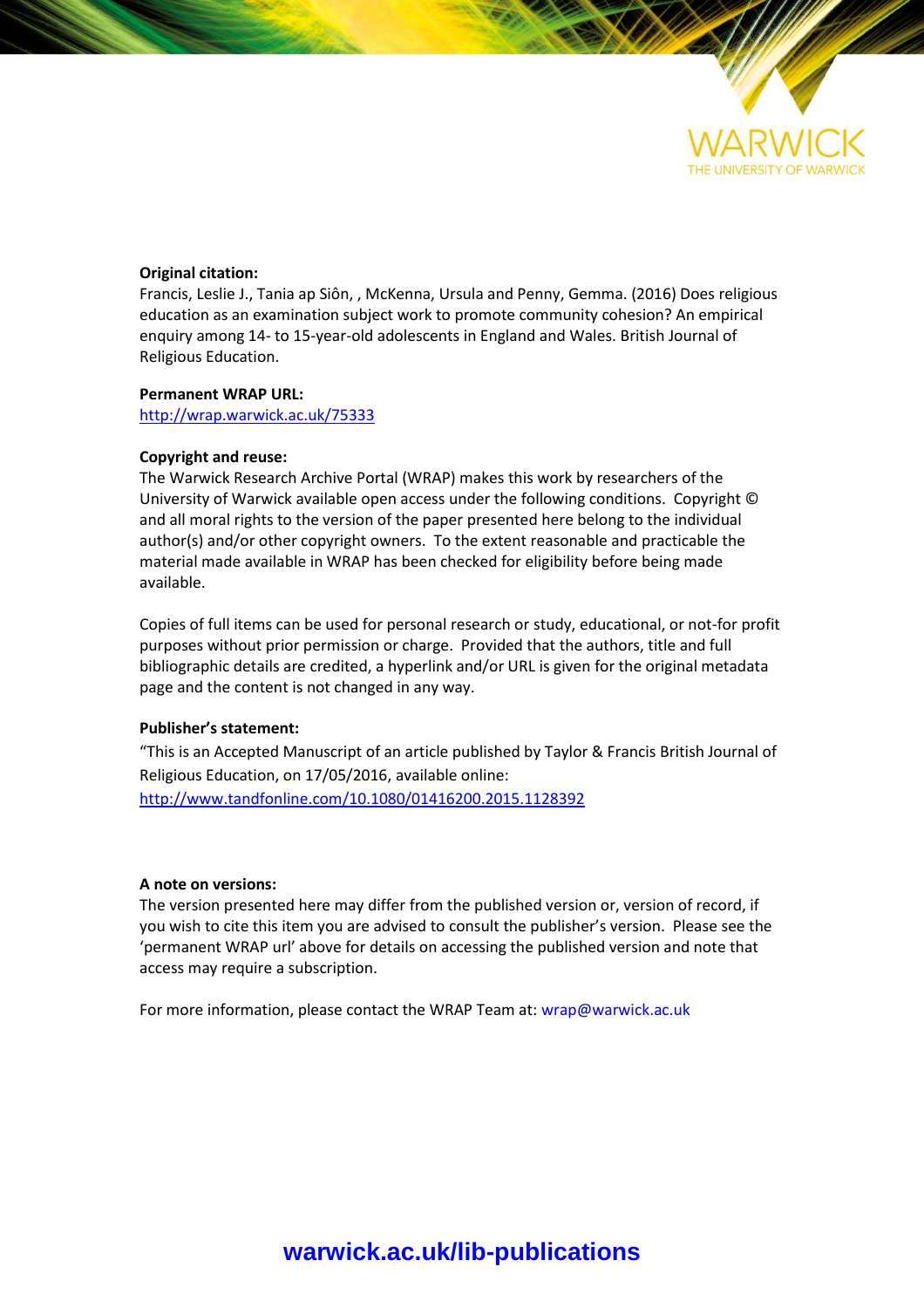Does Religious Education as an examination subject work to promote community cohesion? An empirical enquiry among 14- to 15-year-old adolescents in England and Wales

Leslie J Francis\*

University of Warwick, UK

Tania ap Siôn

University of Warwick, UK

Ursula McKenna

University of Warwick, UK

Gemma Penny

University of Warwick, UK

Author note: \*Corresponding author: Leslie J Francis Warwick Religions & Education Research Unit Centre for Education Studies The University of Warwick Coventry CV4 7AL United Kingdom Tel: +44 (0)24 7652 2539 Fax: +44 (0)24 7657 2638 Email: [leslie.francis@warwick.ac.uk](mailto:leslie.francis@warwick.ac.uk)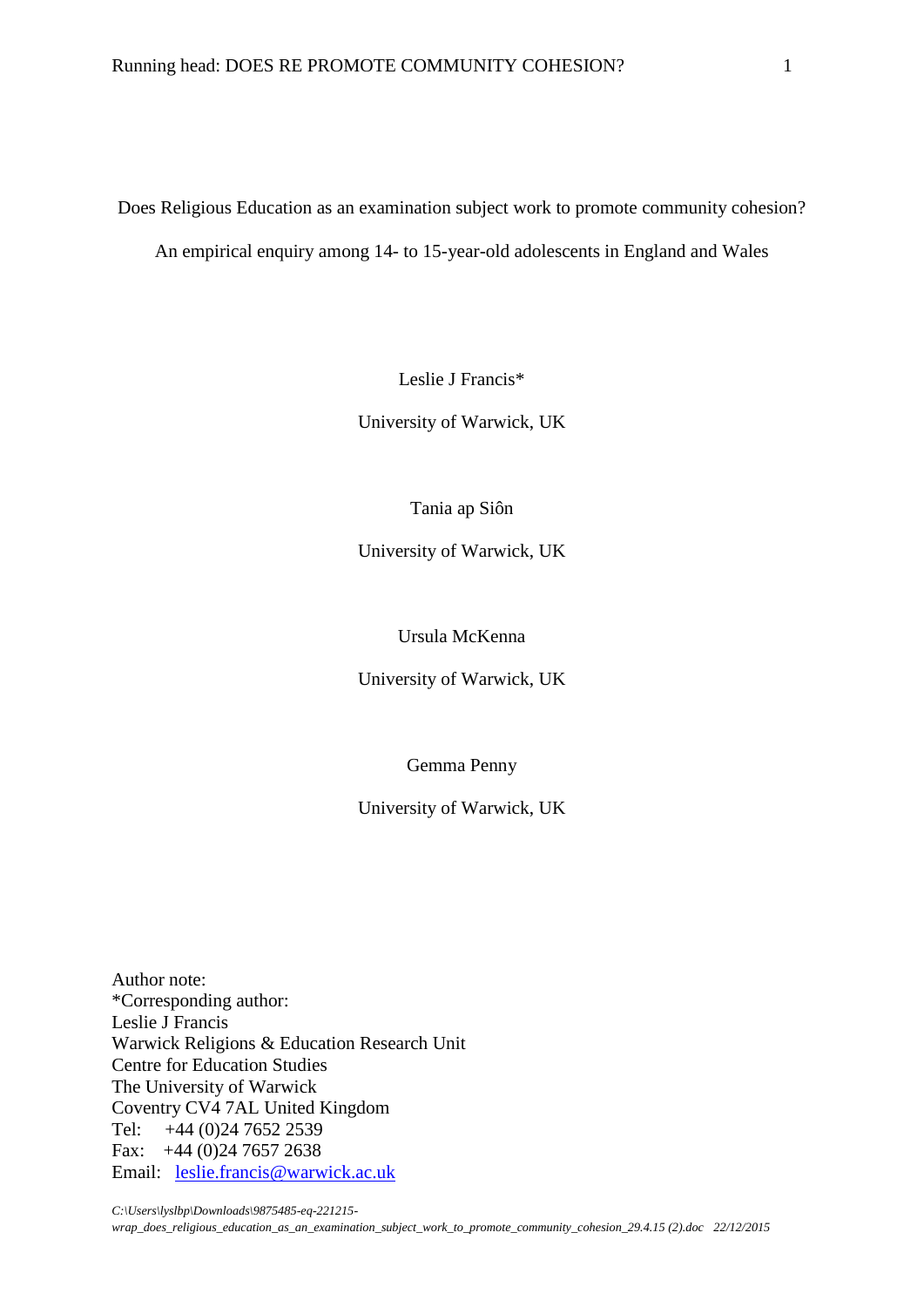#### **Abstract**

This study begins by examining the way in which, in both England and Wales, Religious Education has become implicated in political discussion regarding the role of education in promoting community cohesion. The relationship between taking Religious Education as an examination subject and attitude toward religious diversity (as an affective indicator of community cohesion) is then explored among 3,052 14- to 15-year-old students. After controlling for contextual factors (school type and geographical location), personal factors (sex and age), psychological factors (psychoticism, neuroticism and extraversion), and religious factors (Christian affiliation, worship attendance, personal prayer, and belief in God), a small but significant positive association was found between taking Religious Education as an examination subject and attitude toward religious diversity. This finding may be interpreted as supporting the view that Religious Education works to promote community cohesion, although the wider debate that the community cohesion agenda has generated among religious educators needs further exploration.

*Keywords*: community cohesion, social integration, Religious Education, school examination, religious diversity.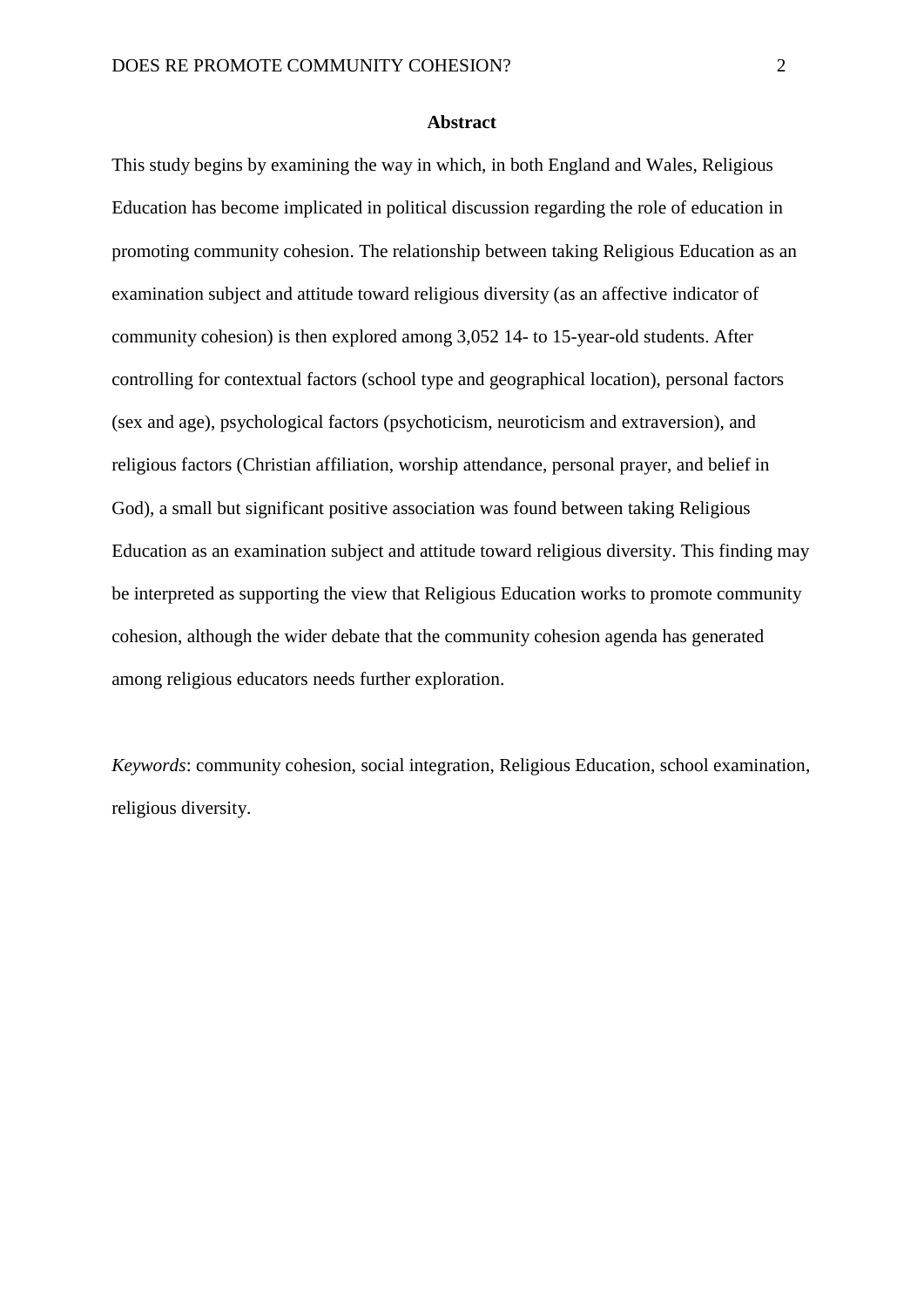#### **Introduction**

Within the context of the AHRC/ESRC Religion and Society Programmes a challenge was placed for the Religious Education community by the provocative title of the project initiated in Glasgow University by Jim Conroy: 'Does Religious Education Work?' (see Conroy, Lundie, & Baumfield, 2012; Conroy *et al*, 2013). In the introduction to his study, Conroy properly observes that the structure of his research question ('Does Religious Education Work?') entails asking the prior question, 'What would count as religious education working?' (Conroy *et al*, 2013, p. 2). Clearly a variety of different (and potentially opposing) answers can be given to this prior question, including (but not restricted to) the answers implied in Conroy's own study. The purpose of the present study is to test the extent to which Religious Education works to promote community cohesion. The examination will proceed in three steps. The first step and the second step examine the ways in which Religious Education has been positioned as a mechanism for promoting community cohesion in England and Wales. Although Barnes (2012a, p. 22) argues that there 'is a case for considering England and Wales together', he also cautions against being misled by failing to recognise the differences between the two nations. Although England and Wales share in a related history and common legislation, the process of devolution in Wales has meant that education provision in Wales has become increasingly distinctive (ap Sion & Francis, 2014). The following examination confirms the wisdom of respecting the differences between the two nations. The third step draws on data provided by the Young People's Attitudes to Religious Diversity Project (Francis, Croft, Pyke, & Robbins, 2012) to offer a means of testing whether or not in practice Religious Education works in the sense of having a measurable impact on young people's attitudes toward religious diversity and hence as a key aspect of community cohesion in England and Wales today.

#### **Community cohesion and Religious Education in Wales**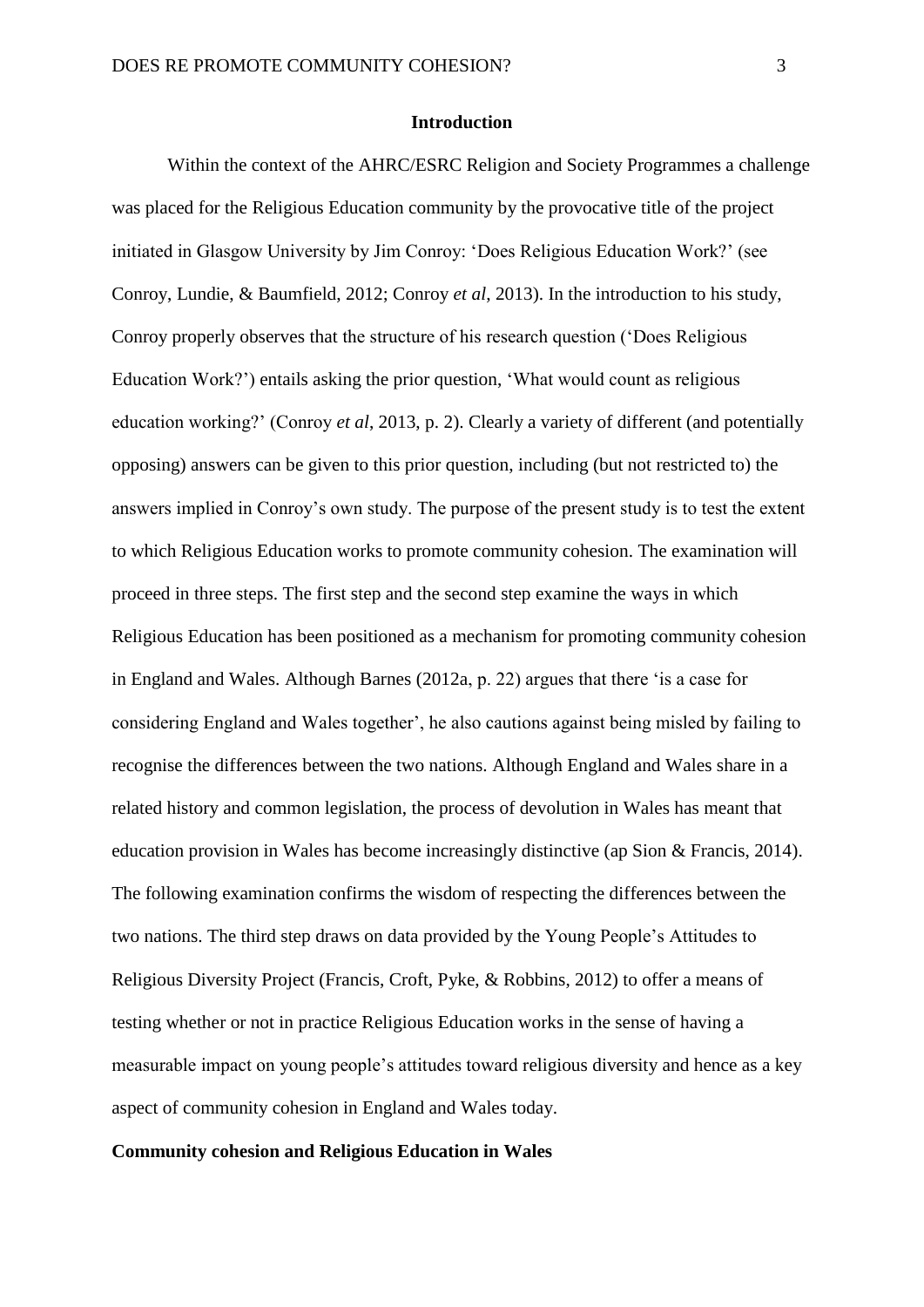Community cohesion has been promoted by Welsh Government as a priority, crosscutting policy area, which was initially launched in 2009 in the publication, *Getting on Together: A community cohesion strategy for Wales* (Welsh Assembly Government, 2009), and focused on the call for local authority mapping of communities and the development of strategies for resourcing community cohesion at local level through five key areas articulated as housing, learning, communication skills, promoting equality and social inclusion, and preventing violent extremism and strengthening community cohesion. The Welsh Government renewed its commitment to the strategy in the 2011 Programme of Government, explored the embedding of community cohesion at local level in the research and guidance publication, *Mainstreaming Community Cohesion: Guidance for Local Authorities in Wales* (Bashir *et al*, 2012), and set out a targeted delivery plan with measurable outcomes for community cohesion in the publication, *Community Cohesion National Delivery Plan: 2014- 2016* (Welsh Government, 2014).

The understanding and definition of community cohesion provided by the Welsh Government is drawn from the UK Government's definition published by the Department for Communities and Local Government in 2008:

Community Cohesion is what must happen in all communities to enable different groups of people to get on well together. A key contributor to community cohesion is integration which is what must happen to enable new residents and existing residents to adjust to one another. Our vision of an integrated and cohesive community is based on three foundations: people from different backgrounds having similar life opportunities; people knowing their rights and responsibilities; and people trusting one another and trusting local institutions to act fairly. And three key ways of living together: a shared future vision and sense of belonging; a focus on what new and existing communities have in common, alongside recognition of the value of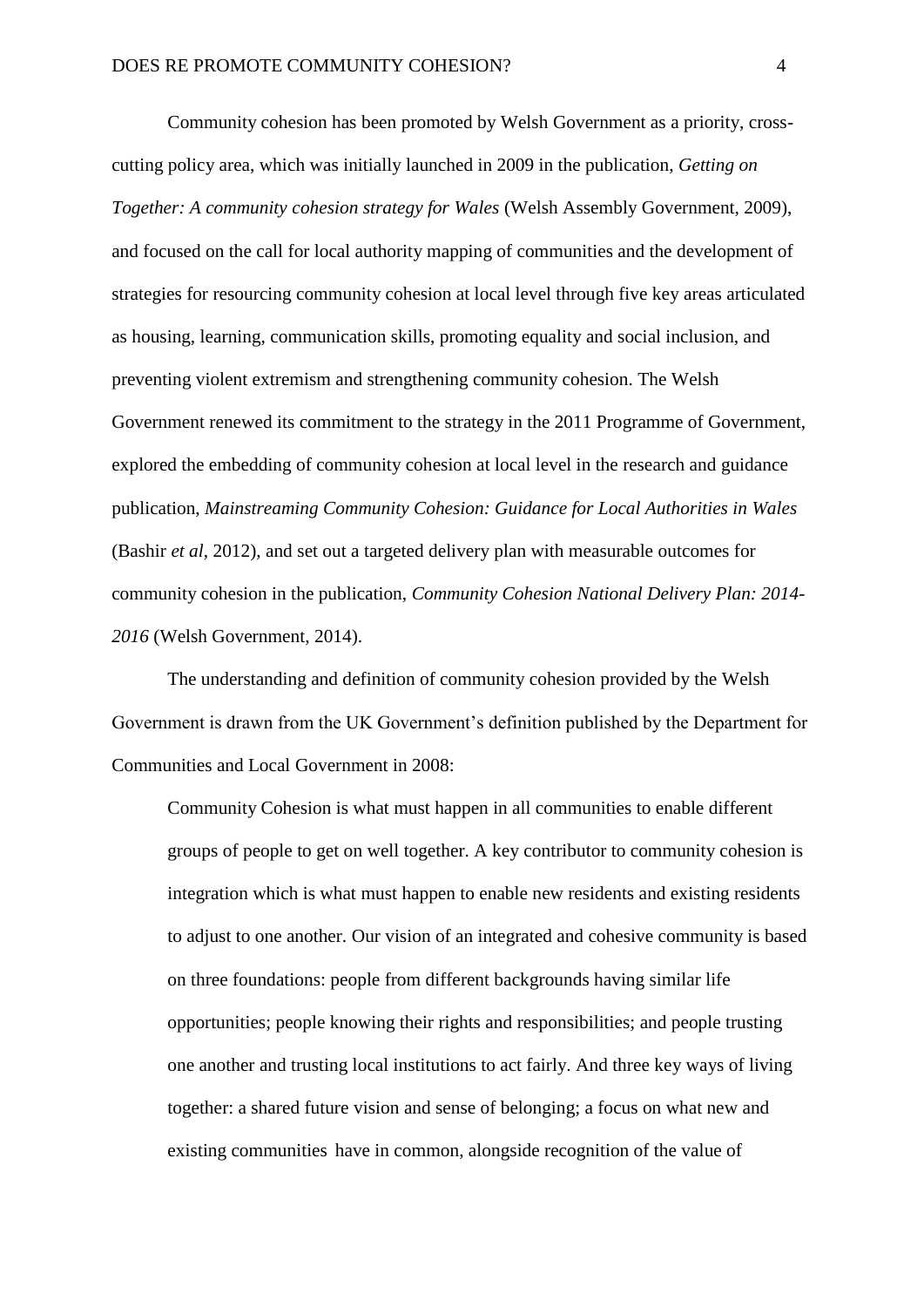diversity; and strong and positive relationships between people from different backgrounds. *Department for Communities and Local Government*, 2008 (Welsh Assembly Government, 2009).

The recognition of the key place of young people and schools within the community cohesion strategy was further developed and supported by the Welsh Government publication, *Respect and Resilience – Developing Community Cohesion: A common understanding for schools and their communities* (Welsh Assembly Government, 2011). *Respect and Resilience* explicitly identified the potential of learning for the promotion of integration and mutual respect and the potential of schools to provide safe and supportive environments for asking questions, developing understanding and nurturing respect and tolerance within their communities. In addition, explicit connections were made between learning, community cohesion and the prevention of violent extremism.

References to the specific contribution of Religious Education to the community cohesion strategy appeared in both the original strategy document, *Getting on Together: A community cohesion strategy for Wales* (Welsh Assembly Government, 2009) and the schoolrelated document, *Respect and Resilience – Developing Community Cohesion: A common understanding for schools and their communities* (Welsh Assembly Government, 2011). In terms of the former document, Religious Education (as understood within the context of the *National Exemplar Framework for Religious Education*, Welsh Assembly Government, 2008) was recognised as focusing on 'developing an understanding and respect for world religions and the impact that they have on individuals and society in order to support community cohesion' (p. 25). In terms of the latter document, Religious Education was included within a section on teaching and learning strategies and made reference to the UK Government-funded REsilience project, where the contribution of Religious Education in schools extended beyond that of helping pupils to explore faiths, beliefs and values in their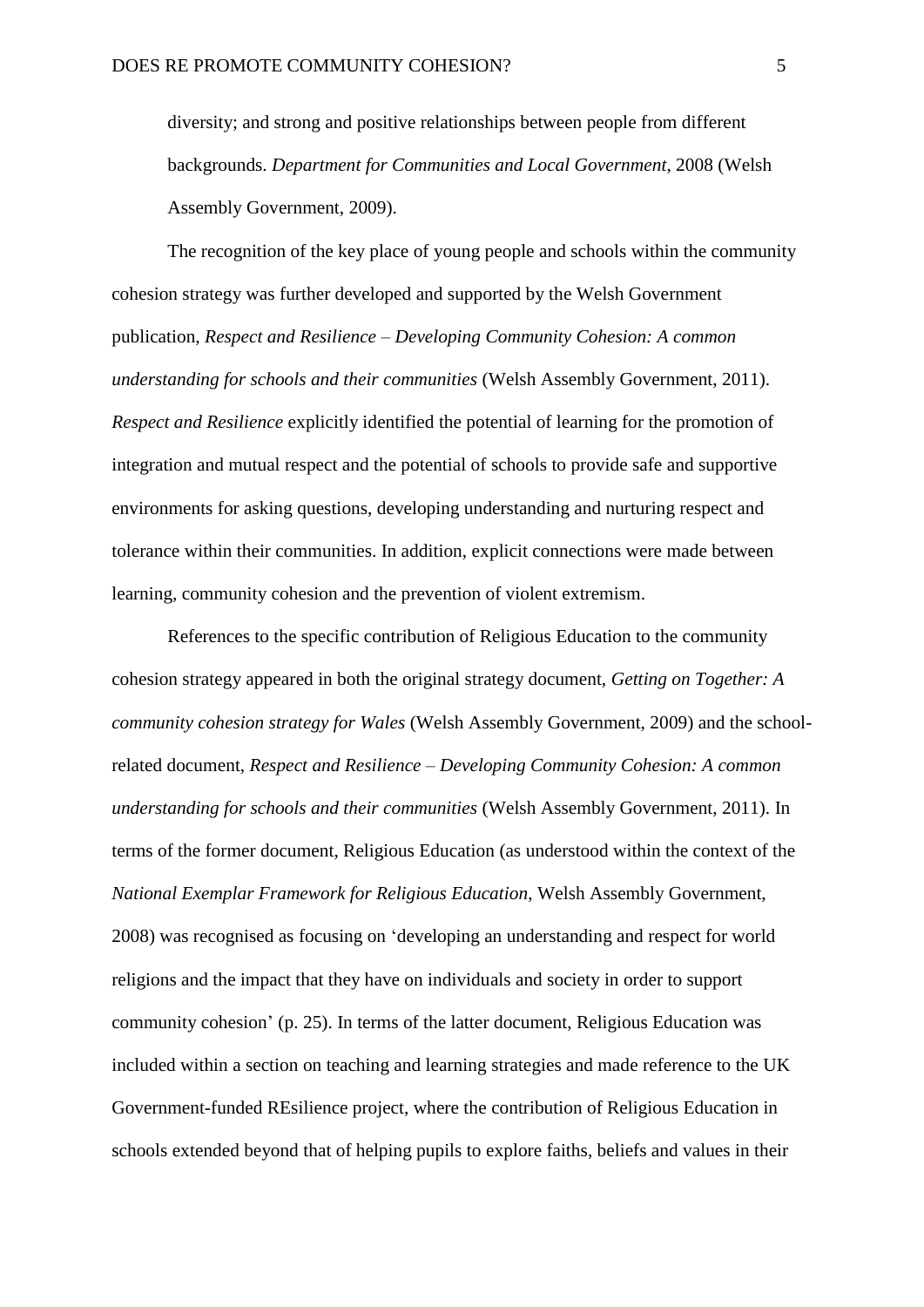communities (p. 60). With the REsilience project the focus was placed on responding to contentious issues and religious extremism through offering professional training to secondary school teachers of Religious Education to raise confidence levels and skills in a particularly relevant subject area. In Wales, the REsilience project was carefully adapted to be relevant to Welsh contexts (see further ap Siôn & Francis, 2014).

In addition to these two specific references to Religious Education, however, the distinctive contribution of the subject to community cohesion may also be interpreted within the intentionally generalised statements found in the policy documents relating to schools and the curriculum more broadly. For example, in the research and guidance document, *Mainstreaming Community Cohesion: Guidance for Local Authorities in Wales* (Bashir *et al*, 2012), many of the statements relating to embedding community cohesion within schools, colleges and young people's services and to the relationship between schools, colleges, and universities and Prevent and far-right extremism are particularly relevant to Religious Education at the curriculum subject level, where they intersect with religion. For example: schools should use 'teaching, learning and the curriculum to build resilience to violent extremism' (p. 40); schools are recognised as places where young people from different backgrounds come together and the creation of 'positive encounters can help to counter misconceptions and misunderstanding that underpin intolerance and prejudice' (p. 41); the school curriculum should include 'teaching and learning strategies that enable learners to raise questions in a safe, non-threatening environment where wide-ranging issues and alternative views can be discussed and evaluated' (pp. 45-46); and the significance of 'community focused' schools to community cohesion and the prevention of violent extremism (p. 42).

In terms of practice, these community cohesion policy statements may be argued to play out in Religious Education in Wales in two basic ways, which relate to teaching and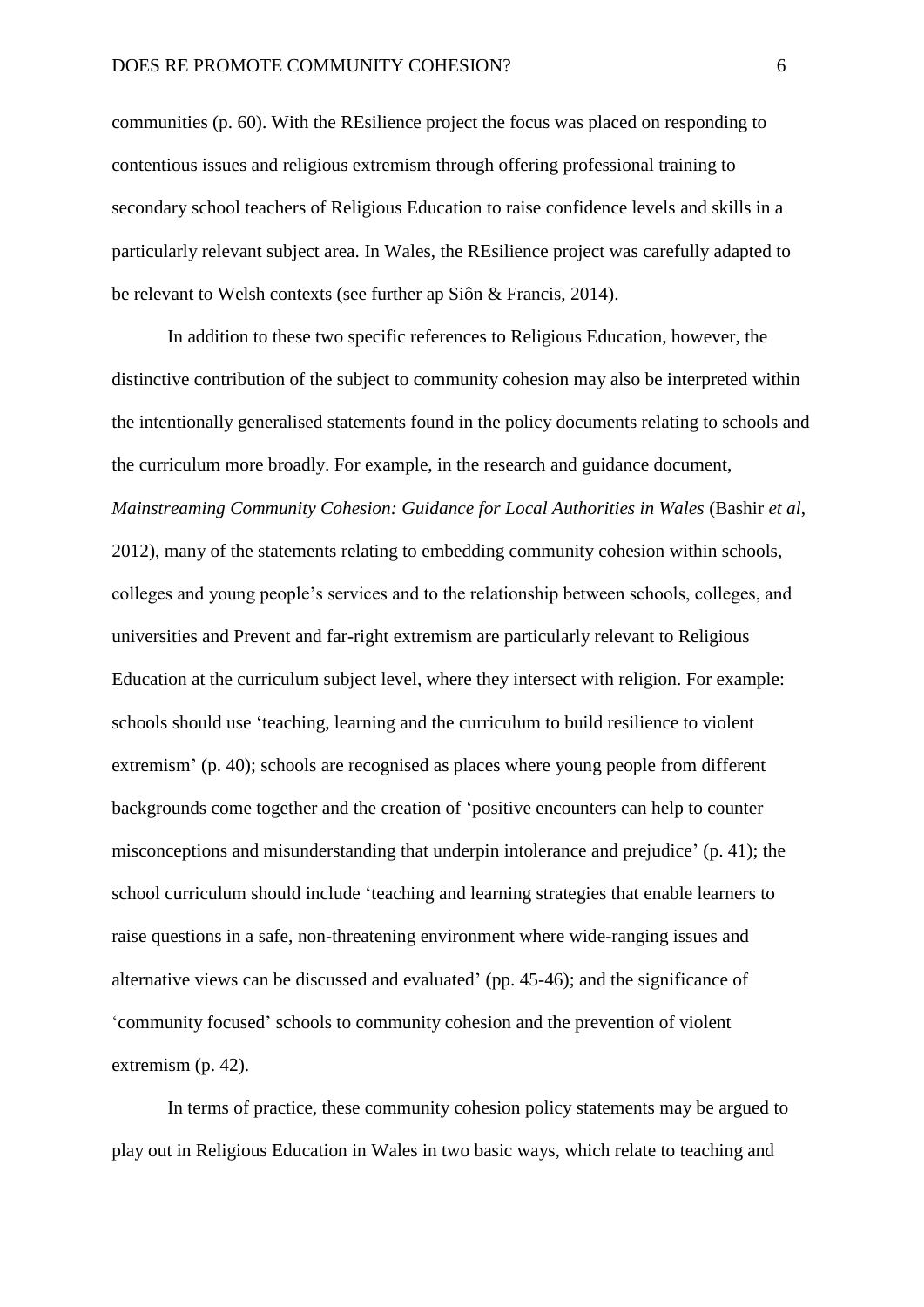learning in Religious Education and monitoring and support for Religious Education. First, as a consequence of the curriculum review of 2008 in Wales, there have been important changes affecting teaching and learning in Religious Education in Wales. Although these changes relate directly to statutory Religious Education they are also of relevance to examinationlevel Religious Education because they represent an intentional pedagogical shift from 'content'-led education to 'skills'-led education, across the whole curriculum. This shift is apparent in the *National Exemplar Framework for Religious Education* (Welsh Assembly Government, 2008), which was adopted (or adapted) by all 22 local authorities in Wales as their locally agreed syllabus. Here, three inter-related core skills are presented as: engaging with fundamental questions; exploring religious beliefs, teachings, and practices; and expressing personal responses. These core skills are then explored through a 'range' of areas relating to 'The World', 'Human Experience' and 'Search for Meaning', and differentiated according to the key stages of learning. A pedagogical approach that focuses on 'skills', with particular emphasis on identifying and asking human and religious questions, exploring different responses, and reflecting on one's own personal responses, provides a natural context for encountering challenging areas of direct relevance to community cohesion and violent extremism, where they intersect with religion.

Secondly, the increasingly diverse range of faith groups present in many local authority areas in Wales have resulted in significant developments relating to the statutory local monitoring of and support for Religious Education provided by local Standing Advisory Councils on Religious Education (SACREs). The survey of the 22 local SACREs in Wales, conducted by ap Siôn (2014), portrays SACREs as bodies that require, as part of their constitutions, the bringing together of representatives from a variety of faith backgrounds with a clearly defined remit which enables them 'to meet and to collaborate on initiatives and projects of common concern in relation to religious education and young people' (p. 165),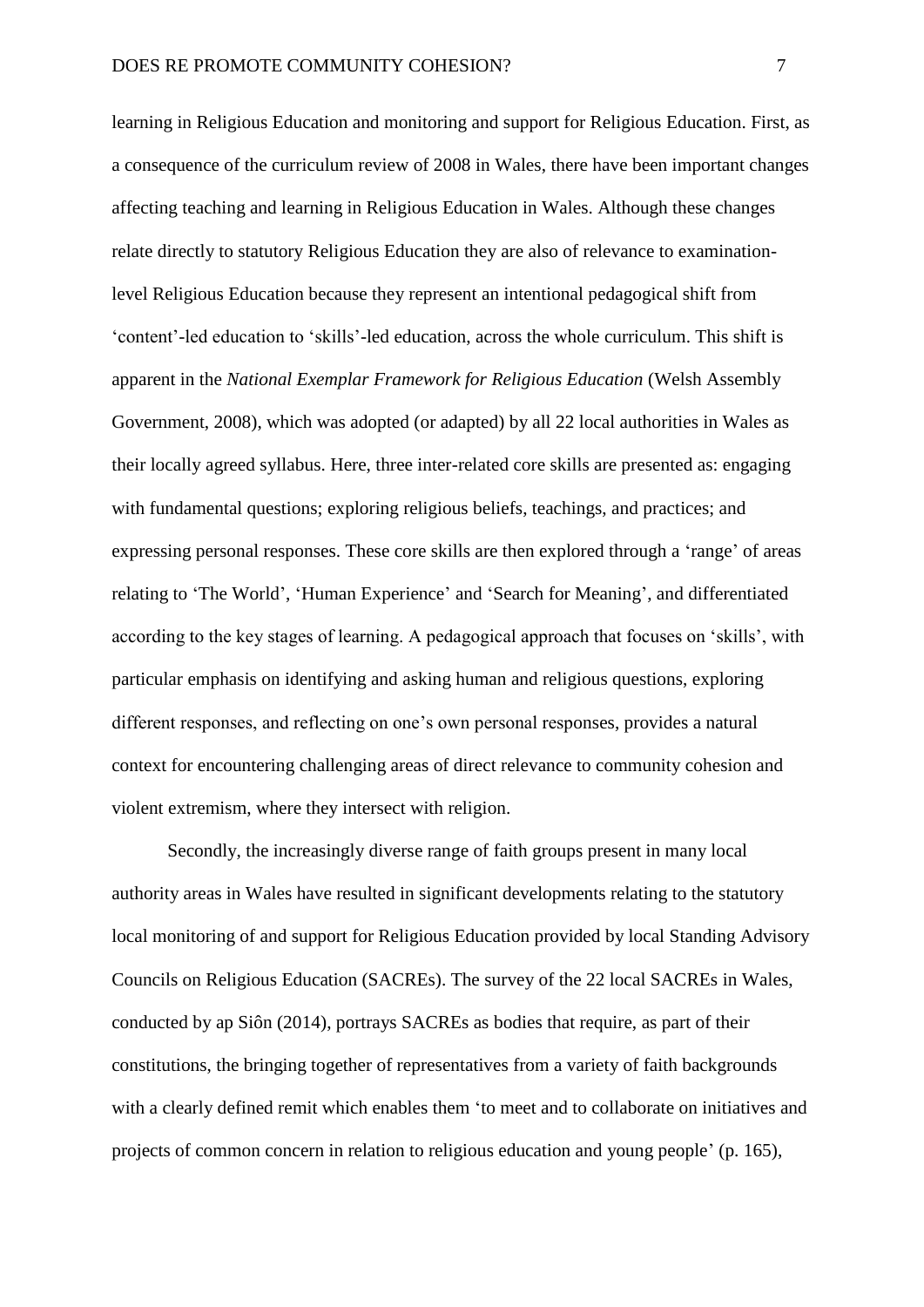including examination-level Religious Education. This kind of collaboration reflects good practice in relation to the provision of a rich context (the SACRE) for promoting positive interfaith relations and community cohesion at local level, as well as providing schools with important local community connections in terms of both building relationships and accessing resources and events. These are described and documented in the Wales SACRE survey (ap Sion, 2014) and the Welsh Government review of SACRE annual reports (Welsh Government, 2013) and, in terms of process and local authority structures, indirectly provide a response to challenging areas of direct relevance to community cohesion and violent extremism, where they intersect with religion.

#### **Community cohesion and Religious Education in England**

The concept of community cohesion has also played an important part in government documentation in England. The Cantle Report, published by the Home Office in 2001, introduced the concept to public debate (Cantle, 2001), and the following year the Local Government Association (working with the Office of the Deputy Prime Minister, Commission for Racial Equality, and Inter-Faith Network) published *Guidance on Community Cohesion* (Local Government Association *et al*, 2002). This document produced the first official definition of community cohesion as embracing the following characteristics:

- There is common vision and a sense of belonging for all communities;
- The diversity of people's different backgrounds and circumstances are appreciated and positively valued;
- Those from different backgrounds have similar life opportunities; and
- Strong and positive relationships are being developed between people from different backgrounds in the workplace, in schools and within neighbourhoods. (Local Government Association *et al*, 2002)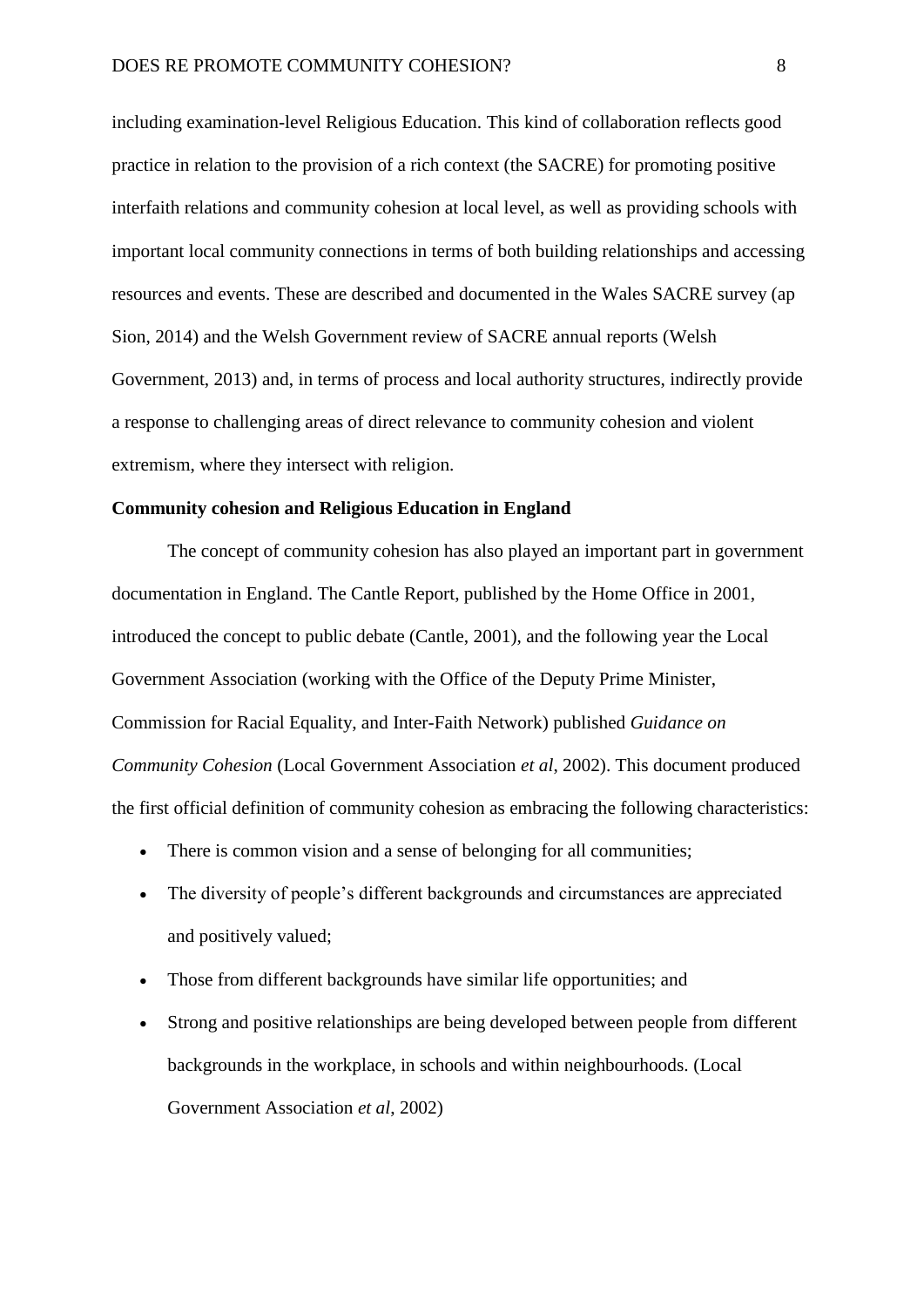In this and other definitions the emphasis was placed on developing understanding between different groups and building mutual trust and respect by breaking down stereotypes and misconceptions about the 'other'. It was soon recognised, however, that an emphasis on a 'sense of belonging' and 'respect' was too limited and the concept needed to be more inclusive of active policy concerns with regard to deprivation, inequality and racism. The Commission on Integration and Cohesion (2007, p. 21) noted that 'integration and cohesion policies cannot be a substitute for national policies to reduce deprivation…tackling inequality is an absolute precondition for integration and cohesion.'

A full and detailed year-by-year breakdown of all government legislation and guidance on community cohesion from 2001 to 2014 is provided by Cantle (2014). The discussion that follows will be limited to those elements that relate in the first instance to schools and then specifically to Religious Education.

Early practical guidance on community cohesion was issued for many professional areas including schools (Home Office 2004) with the concept being widely adopted in UK educational outputs. Initially the legal 'duty to promote community cohesion' formed part of the Education and Inspections Act (2006) with all English schools being required to embed community cohesion within teaching and learning across all curriculum areas with the provision being subject to the inspection process (this requirement to inspect community cohesion was removed in 2011). The subsequent non-statutory guidance (DCSF 2007), drawing heavily on the earlier Local Government Association *et al* (2002) definition, defined community cohesion as:

Working towards a society in which there is a common vision and sense of belonging by all communities; a society in which the diversity of people's backgrounds and circumstances is appreciated and valued; a society in which similar life opportunities are available to all; and a society in which strong and positive relationships exist and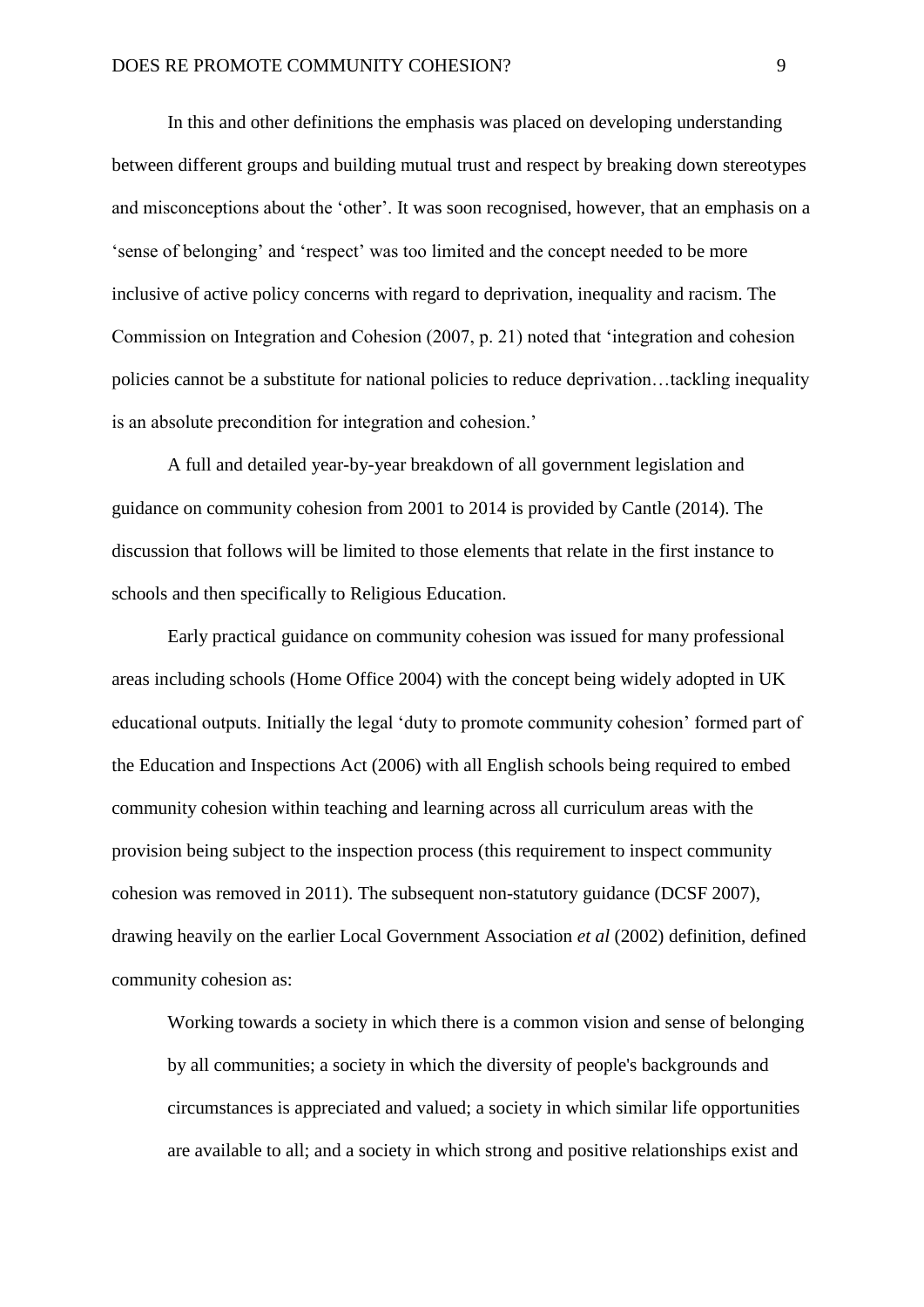continue to be developed in the workplace, in schools and the wider community.'

(DCSF, 2007, p. 3)

This guidance further required that 'Every school – whatever its intake and wherever it is located – is responsible for educating children and young people who will live and work in a country which is diverse in terms of cultures, religions or beliefs, ethnicities and social backgrounds' (DCSF, 2007, p. 1). To achieve this schools were required to show how they provided 'reasonable means for children, young people, their friends and families to interact with people from different backgrounds' (DCSF, 2007, p.7). As Cantle (2014) summarises, the intention was that every school age child would be introduced to 'others' virtually or actually, and provided with more positive experiences of difference.

Many areas of the curriculum have been viewed as a means to promote community cohesion (DCSF, 2010). For example, citizenship was introduced into the English secondary national curriculum in 2002 making its own impact on both community cohesion and Religious Education (see Jackson, 2003). For Religious Education, in particular, there is a high expectation that the subject can and should contribute significantly to social and community cohesion (Grimmitt, 2010; Woodward, 2012; Miller, 2014). It is argued that Religious Education provides an opportunity to celebrate and foster awareness of differences within the school and wider world. As a subject Religious Education can serve educational outcomes whilst also working to increase understanding and potentially celebrate diversity and challenge stereotypes. Religious Education is viewed as a curricular tool which can support schools' efforts to promote community cohesion, whereby children can be taught to understand and appreciate diversity, value differences and challenge prejudice, discrimination and stereotyping.

Although in accordance with the legislation of the Education Act 1944 (Dent, 1947) and the Education Reform Act 1988 (Cox & Cairns, 1989) Religious Education remains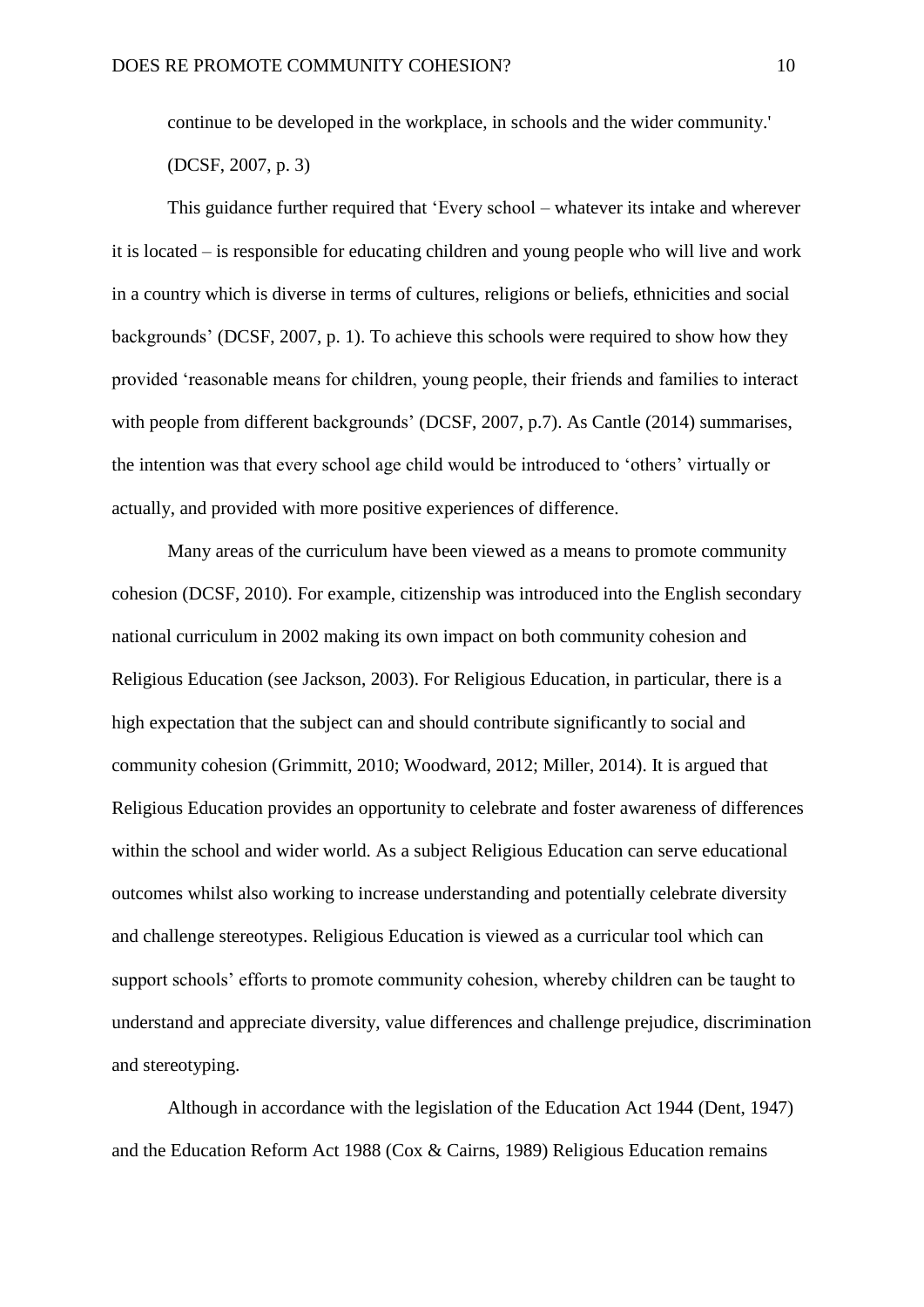locally determined through the Locally Agreed Syllabus required of each local authority, since 2004 a *Non-Statutory National Framework* for Religious Education has attracted widespread support (QCA, 2004, p. 12). The framework positioned Religious Education as a subject for learning about the different religions represented in the country and for dialogue between pupils from different religious and secular backgrounds. Through its focus on identity and diversity, Religious Education plays a significant part in 'developing pupils' knowledge and understanding about the diversity of national, regional, religious and ethnic identities in the UK and the need for mutual respect and understanding; enabling pupils to think about topical spiritual, moral, social and cultural issues including the importance of resolving conflict fairly.' (QCA, 2004, p. 17).

The non-statutory guidance offered in 2010 stated that effective Religious Education will promote community cohesion at each of four levels:

- $\bullet$  the school community RE provides a positive context within which the diversity of cultures, beliefs and values within the school community can be celebrated and explored;
- $\bullet$  the community within which the school is located RE provides opportunities to investigate the patterns of diversity of religion and belief within the local area and it is an important context within which links can be forged with different religious and non-religious belief groups in the local community;
- $\bullet$  the UK community a major focus of RE is the study of the diversity of religion and belief which exists with the UK and how this diversity influences national life; and
- the global community RE involves the study of matters of global significance recognising the diversity of religion and belief and its impact on world issues.' (DCSF 2010, p. 8)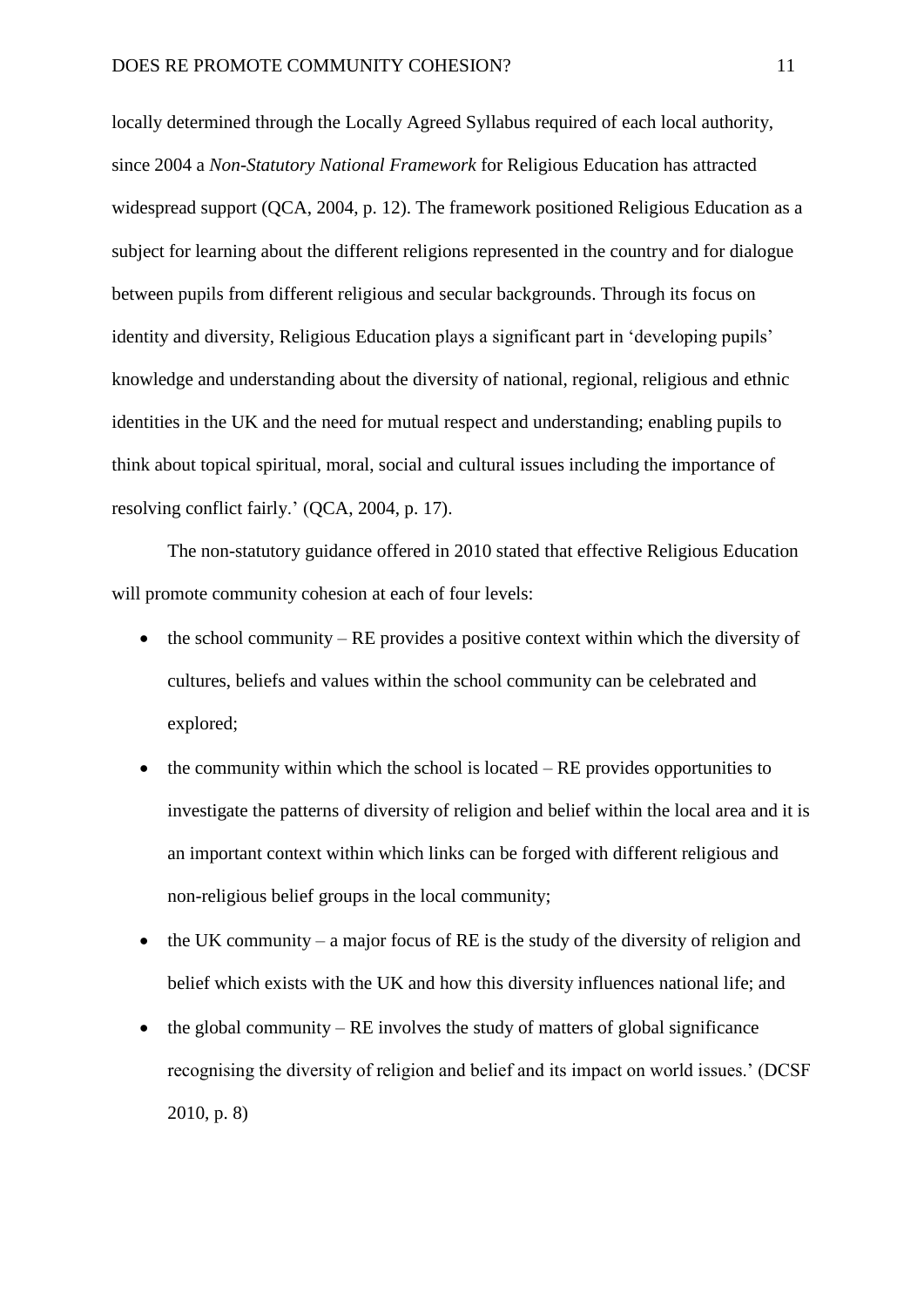This potential contribution to community cohesion has been claimed by Ofsted (2007, p. 41) as a primary purpose of Religious Education. This report argues that 'at its best RE equips pupils very well to consider issues of community cohesion, diversity and religious understanding' (p. 5). However, the same report notes considerable variations in the quality of Religious Education teaching and learning across schools in England, observing that Religious Education cannot make an effective contribution to community cohesion without significant reform. Likewise, in a government funded project, Jackson *et al* (2010, p. 1) examined classroom resources used in schools to teach about world religions with a particular focus of their contribution to community cohesion and found that such principles were often not explicitly stated in materials or in policies and Religious Education lessons.

In contrast with Wales, with the election of a Coalition government (consisting of the Conservative Party and Liberal Democrats) in May 2010, the explicit focus on community cohesion in England has diminished. The new government, as Cantle (2014) notes, prefers to use the term 'integration' rather than 'cohesion' and has reduced expenditure on all types of community-based activity. It has also been claimed that the dropping of community cohesion as a priority in England, along with some other measures, has had negative effects on Religious Education in schools. These include privileging certain school subjects other than Religious Education, diminishing the level of local authority support for Religious Education, reducing the role of specialist Religious Education advisers, and not requiring the use of Agreed Syllabuses for Religious Education in Academies and Free Schools. The new Government also stopped the school inspections on the duty to promote community cohesion, although the duty and statutory guidance remains in force (Chater, 2011; National Association of Teachers of Religious Education, 2011; All Party Parliamentary Group, 2013; Orchard & Whately, 2013).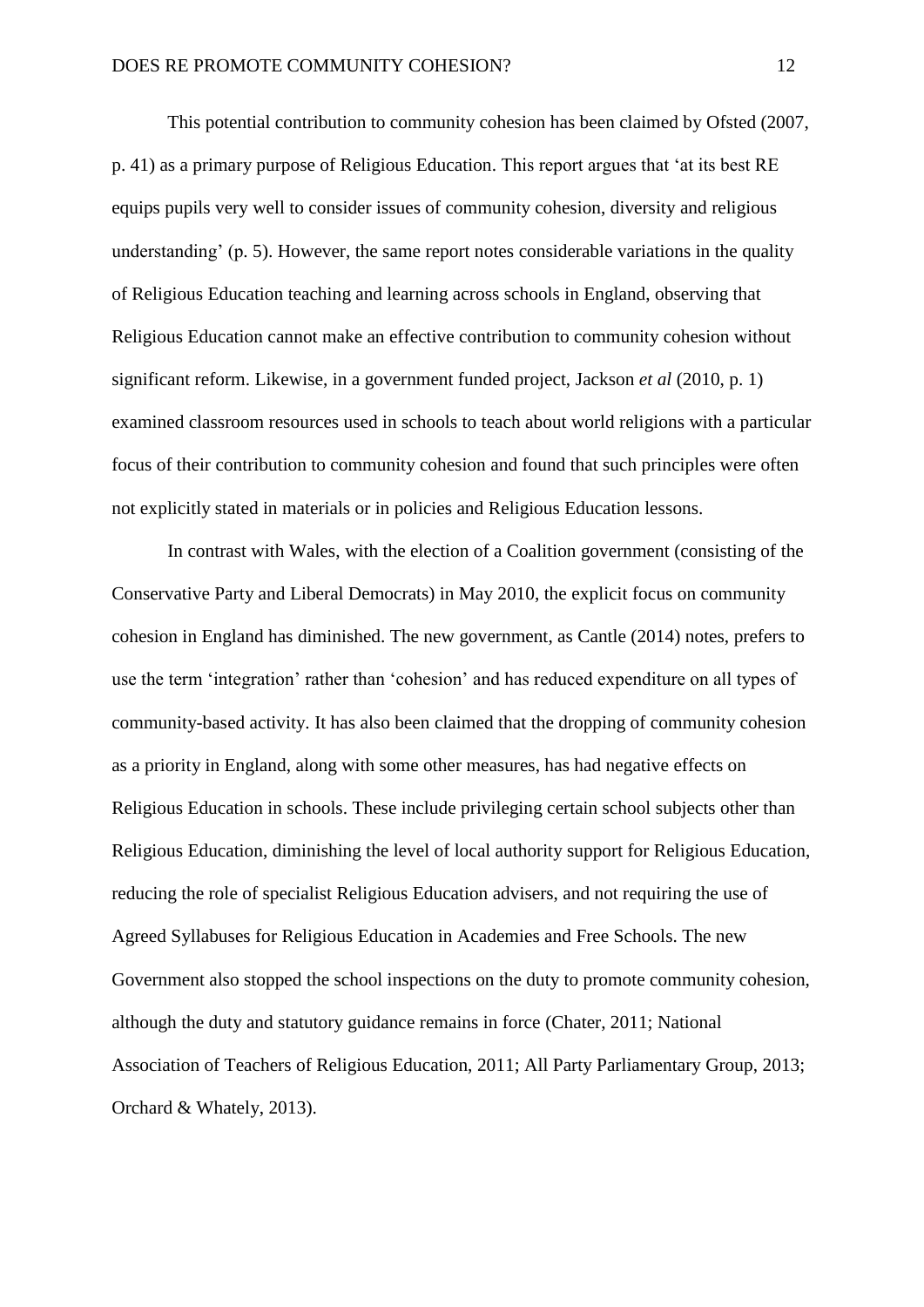Although in England, an explicit focus on community cohesion was reduced following the establishment of the Coalition Government in May 2010, a non-statutory *National Curriculum Framework for Religious Education* (NCFRE) produced by the RE Council of England and Wales (2013) continued an explicit reference to community cohesion. This new framework states that pupils at Key Stage 3 will be able to 'examine and evaluate issues about community cohesion and respect for all in the light of different perspectives from varied religions and worldviews' (p. 30) and at Key Stage 4 and beyond that students should be taught to 'use a range of research methods to examine and critically evaluate varied perspectives and approaches to issues of community cohesion, respect for all and mutual understanding, locally, nationally and globally' (p. 25).

#### **Community cohesion and Religious Education as an examination subject**

In both England and Wales during the past decade, there has been a discernible shift in both the numbers of students studying religious education to examination level and the specification 'content' of these examinations, reflecting the increasing popularity of the subject and its perceived relevance to life in contemporary society. For example, in the publication *Religious Education in Secondary Schools* (Estyn, 2013), Estyn (the Inspectorate in Wales for quality and standards in education and training) reports that 'more pupils gain a qualification in religious education than in any other non-core subject in Wales' (p. 2). Specification content at examination level has also undergone significant change, with teachers and students now preferring and selecting options that focus on the study of philosophy and ethics, world religions, and religion and contemporary society. A review of these more popular options shows provision of content and development of skills that are significant for exploring and critically evaluating many challenging areas of direct relevance to community cohesion and violent extremism, where they intersect with religion. These potential contributions to community cohesion, however, are more likely to come from a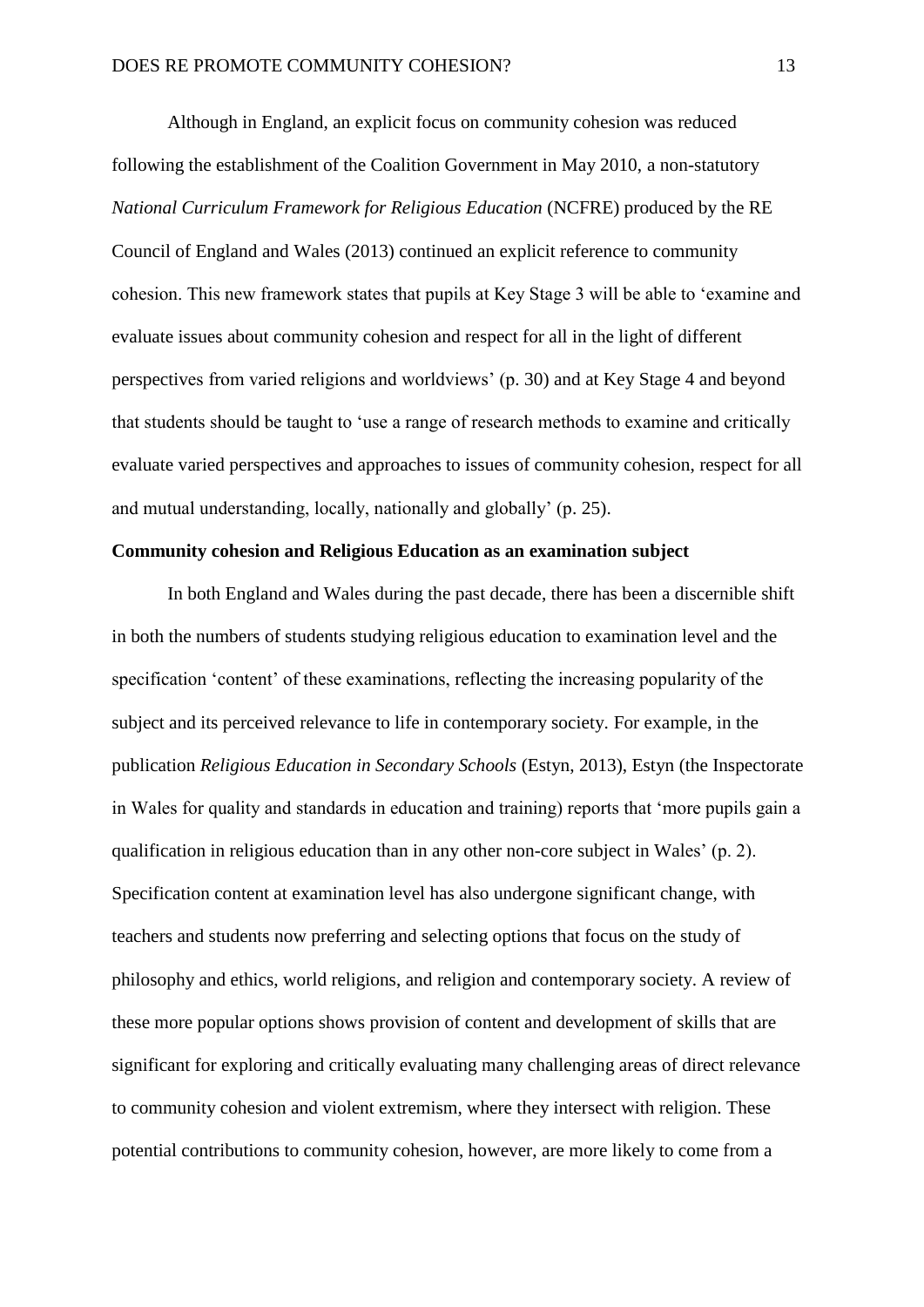contemporary pedagogical approach to the subject rather than an intentional and systematic inclusion of a policy area within the subject. In addition, a critical study conducted by Rudge (2010) explored in detail A-level and GCSE course syllabuses to establish whether they adequately addressed issues of social and community cohesion. He found that at A level the majority of course syllabuses made no explicit or implicit reference to community cohesion. In contrast the majority of GCSE courses, while not necessarily using the terminology of 'community cohesion', did display some of its key concepts particularly where religion in contemporary society could be studied as a core element in courses. However, from his detailed survey of the actual material made available across a number of examination boards, Rudge comes to the conclusion that public examinations in the subject do not adequately address issues of social and community cohesion:

They are too hit and miss because most courses treat the issue as a matter of choice. In some GCSE courses it appears to be more important for the words 'community cohesion' to be included like a mantra in a specification, to meet a particular directive, than for a more profound understanding of the issue to inform the material for coherent courses. (Rudge, 2010, p. 257)

#### **Research question**

Against this background, the aim of the present paper is to draw on the Young People's Attitudes toward Religious Diversity project in order to assess the impact of religious education on promoting community cohesion. This broad research question, however, needs refining in light of the nature of provision for Religious Education in England and Wales. In one sense all pupils attending state-maintained schools in England and Wales are exposed to Religious Education, apart from the small minority who are withdrawn from attending Religious Education classes by their parents. In another sense, however, there is a clear differentiation in the amount of time and attention given to Religious Education by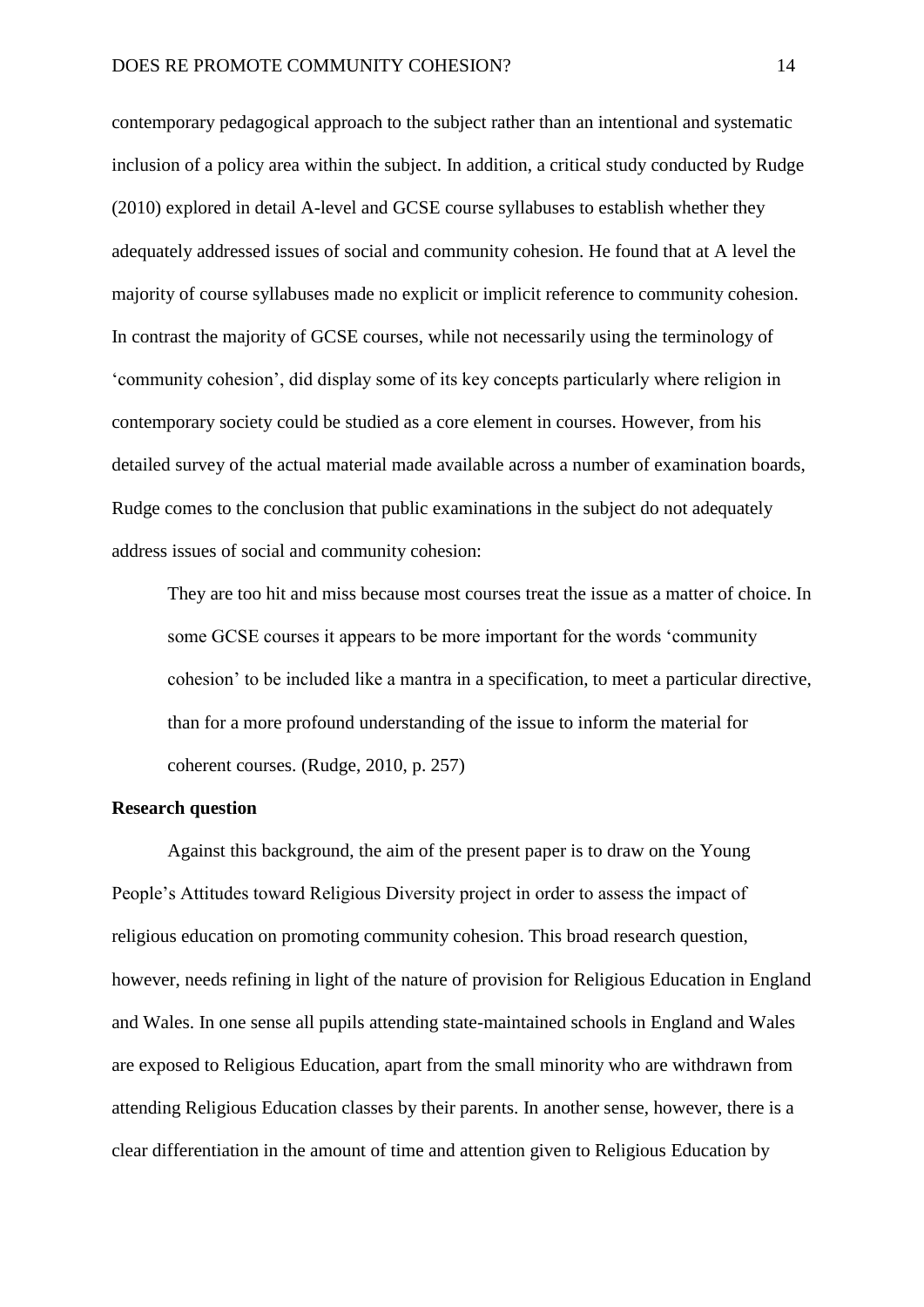students who opt to follow this area as an examination subject and by the students who do not pursue Religious Education as an examination subject. The precise research question is therefore formulated in the following terms: 'Does Religious Education as an examination subject work to promote community cohesion?'

The precise formulation of the research question requires further clarification regarding the specification of the outcome variable that may be indicative of fostering community cohesion. The view taken by the present study is that Religious Education may be expected to promote community cohesion by generating a more positive view of religious diversity. Within the context of the Young People's Attitude toward Religious Diversity project this outcome could be accessed by the Scale of Attitude toward Religious Diversity (SARD) included within the survey.

Recognising that attitude toward religious diversity has been shown by previous studies (see Francis & Village, 2014) to be related to personal, psychological, religious and contextual variables, such factors will need to be taken into account by regression analyses before testing for the specific effect of Religious Education as an examination subject.

#### **Method**

#### **Procedure**

The Young People's Attitude to Religious Diversity Project set out to obtain responses from at least 2,000 13- to 15-year-old students attending state-maintained schools in each of five parts of the UK: England, Northern Ireland, Scotland, Wales *and* London. In each nation half of the students were recruited from schools with a religious character (Anglican, Catholic, or joint Anglican and Catholic) and half from schools without a religious character. Within the participating schools questionnaires were administered by the Religious Education teachers within examination-like conditions. Students were assured of anonymity and confidentiality and given the option not to participate in the project.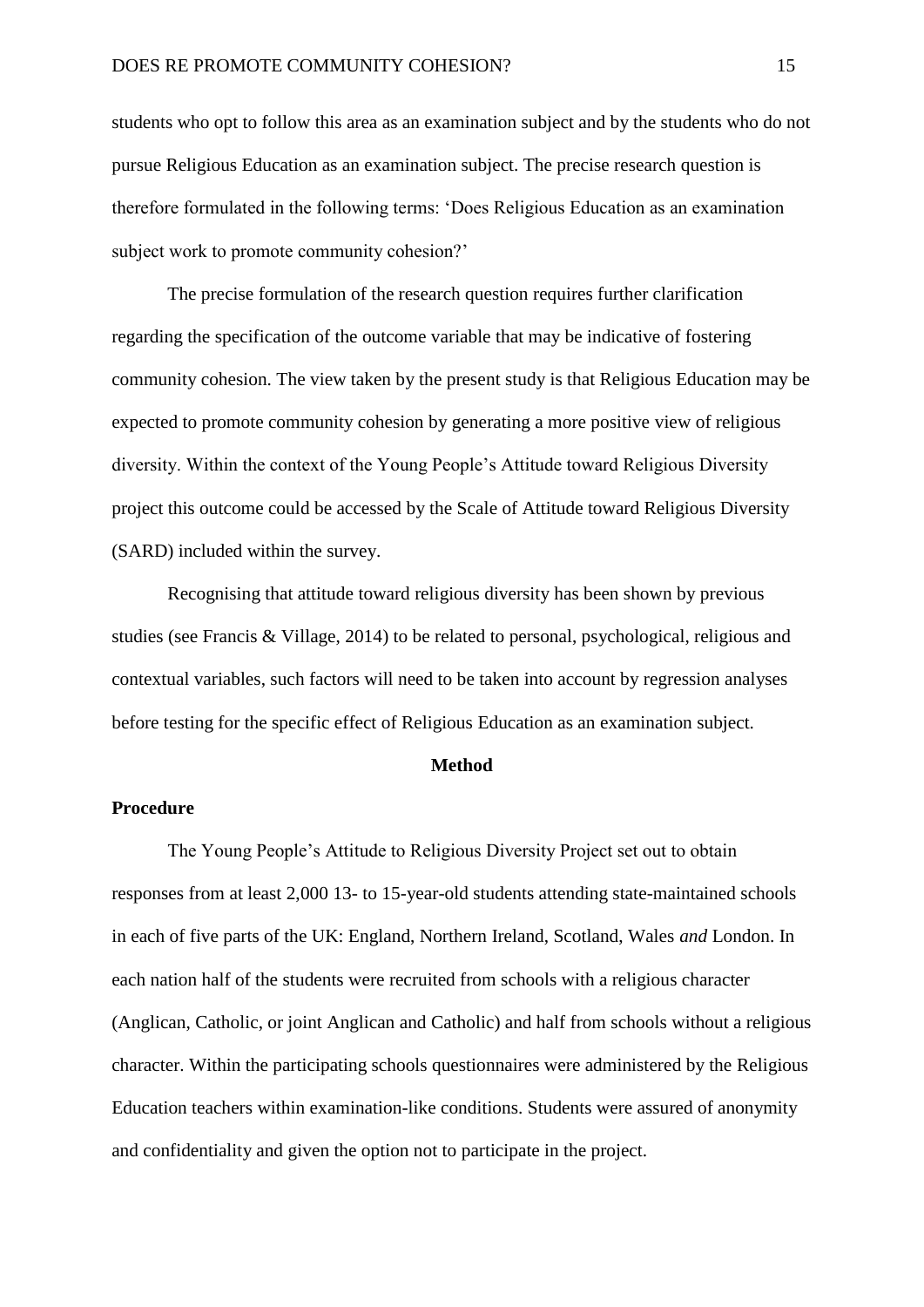#### **Participants**

The present analyses were conducted on a sub-sample from the Young People's Attitude to Religious Diversity Project, drawing on information provided by 3,052 students from schools in England, Wales and London who self identified as either 'no religion' or as Christian. In terms of sex, 47% were male and 53% were female. In terms of self-assigned religious affiliation, 63% identified as Christian and 37% as 'no religion'.

#### **Measures**

*Attitude toward religious diversity* was assessed by the 13-item Scale of Attitude toward Religious Diversity (SARD). This instrument combines items concerned with social distance, items that embrace a wider view of an affective response to religious diversity, and items concerned with the acceptance of religious clothing and symbols in school. Two examples of social distance items are: 'I would be happy to go out with someone from a different faith' and 'I would be happy about a close relative marrying someone from a different faith'. Two examples of wider affective items are, 'We must respect all religions', and 'Having people from different religious backgrounds makes my school/college an interesting place'. Two examples of items concerning religious clothing and religious symbols are: 'Christians should be allowed to wear crosses in school' and 'Sikhs should be allowed to wear the Turban in school'.

*Personality* was assessed by the abbreviated version of the Junior Eysenck Personality Questionnaire Revised (JEPQR-A) developed by Francis (1996) who reported the following Cronbach alpha coefficients: extraversion = .66; neuroticism = .70; psychoticism = .61; lie  $scale = .57.$ 

*Sex and school type* were recorded as dichotomous variables: male (1) and female (2): schools without a religious foundation (1) and schools with a religious character (2).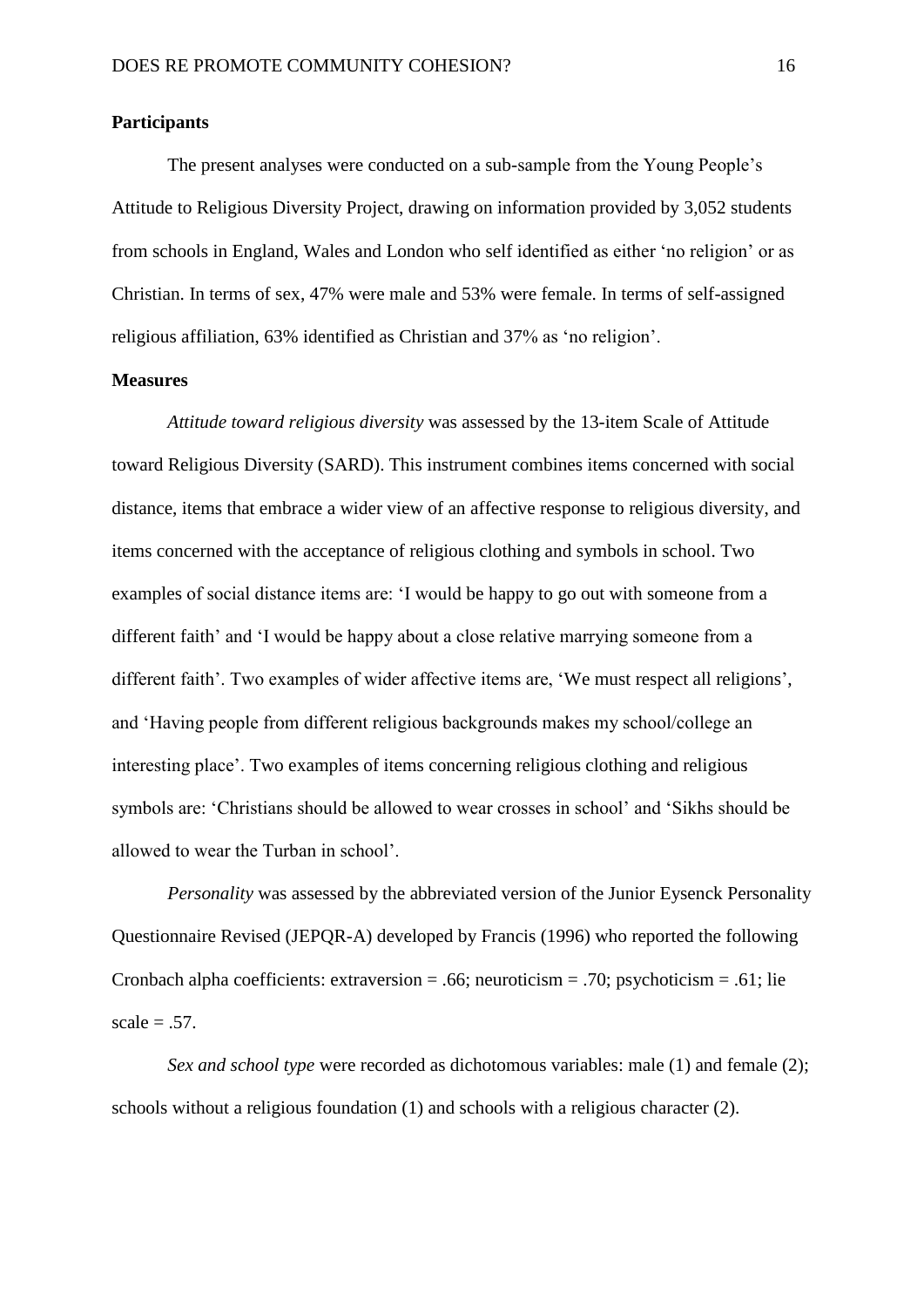*Religious affiliation* was recorded by a checklist of world faiths and Christian denominations in response to the question, 'What is your religion?' For the current analysis all the Christian categories were collapsed into a single group and those affiliated with other world faiths were omitted, producing a dichotomous variable: no religion  $= 1$ , and Christian  $=$ 2.

*Religious attendance* was assessed by the question, 'Apart from special occasions (like weddings) how often do you attend a religious worship service (e.g. in a church, mosque or synagogue). Responses were recorded on a seven-point scale: never (1), sometimes (2), at least once a year (3), at least six times a year (4), at least once a month (5), nearly every week (6), and several times a week (7).

*Personal prayer* was assessed by the question, 'How often do you pray in your home or by yourself?' Responses were recorded on a five-point scale: never (1), occasionally (2), and at least once a month (3), at least once a week (4), and nearly every day (5).

*Belief in God* was assessed by the statement 'I believe in God'. Responses were recorded on a five-point scale: disagree strongly (1), disagree (2), not certain (3), agree (4), and agree strongly (5).

#### **Results**

The religious variables included in the survey offer a thorough profile of the religiosity of the participants. In terms of self-assigned religious affiliation, 63% identified as Christian and 37% as having no religion. In terms of frequency of worship attendance, 43% reported never attending, 29% attended less than six times a year, 6% at least six times a year, 6% at least once a month, and 16% every week. In terms of frequency of personal prayer, 58% reported never praying, 22% occasionally, 3% at least once a month, 7% at least once a week, and 10% every day. In terms of belief in God, 42% agreed or agreed strongly that they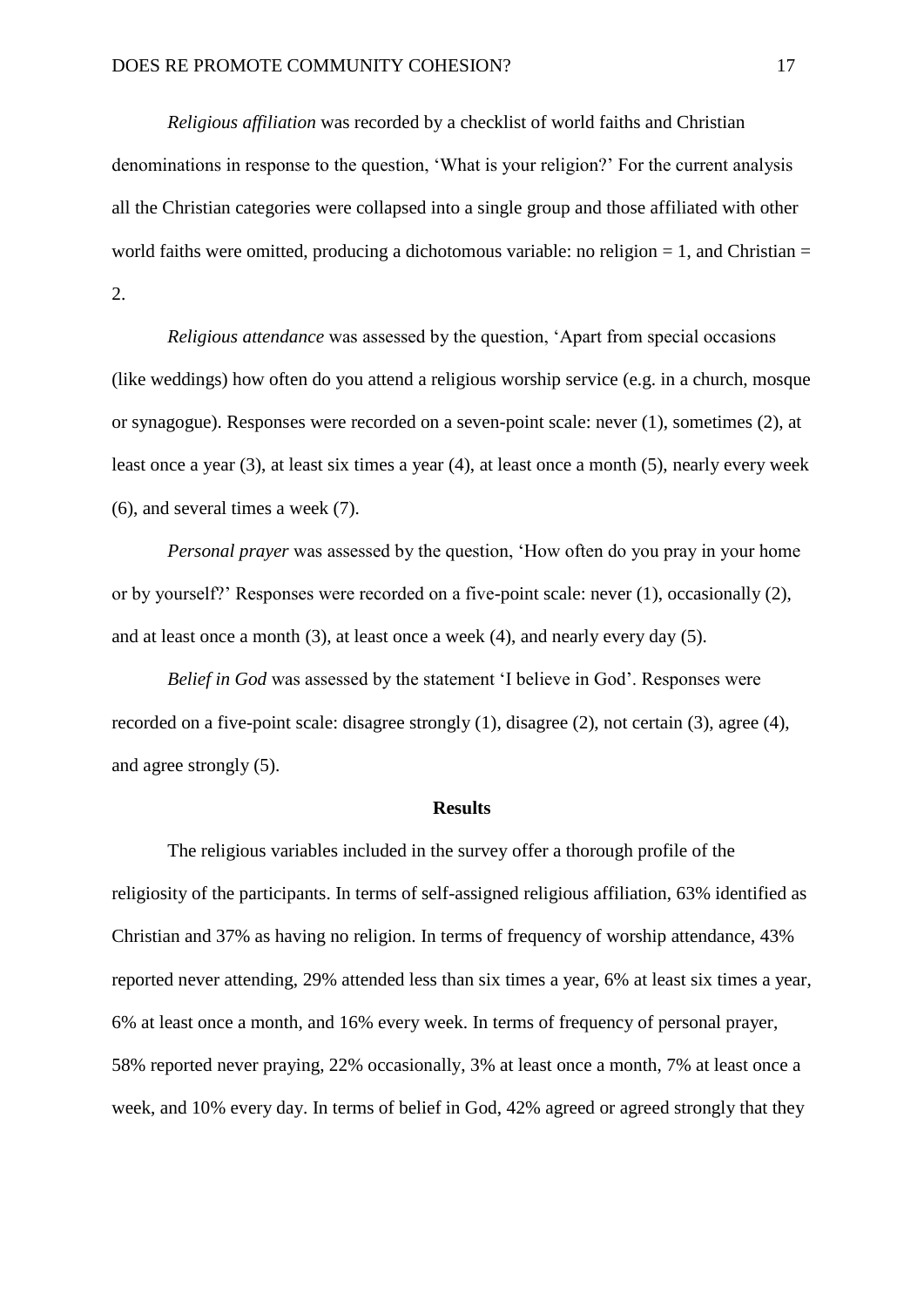believed in God, 27% were not certain whether they believed in God, and 31% disagreed or disagreed strongly that they believed in God.

The first step in data analysis explored the scale properties of the Scale of Attitude toward Religious Diversity in terms of the correlations between the individual items and the sum of the other items, and in terms of the item endorsement on the sum of the agree and agree strongly responses. These data, presented in table 1, demonstrate a good level of internal consistency reliability with an alpha coefficient of .92 and correlations between individual items and the sum of the other ten items ranging between .57 and .78.

#### - insert table 1 about here -

The second step in data analysis explored the scale properties of the four scales employed in the analyses in terms of the alpha coefficient and in terms of the means and standard deviations. Table 2 demonstrates that the extraversion scale and the neuroticism scale both achieved alpha coefficients in excess of the threshold of .65 proposed by DeVellis (2003). The lower alpha coefficient achieved by the psychoticism scale is consistent with the recognised difficulties in operationalising this dimension of personality (see Francis, Brown, & Philipchalk, 1992).

#### - insert table 2 about here -

The third step in data analysis explored the correlations between personal factors, psychological factors, contextual factors, religious factors, taking Religious Education as an examination subject, and attitude toward religious diversity. Given the size of the sample the five percent significance level will not be taken into account in interpreting the correlations presented in table 3. Regarding sex differences, these data confirm the more general finding in the social scientific study of religion that females endorse religiosity more highly than males (Francis, 1997; Francis & Penny, 2013). In these data female students are more likely to report Christian affiliation, to attend religious worship, to engage in personal prayer, to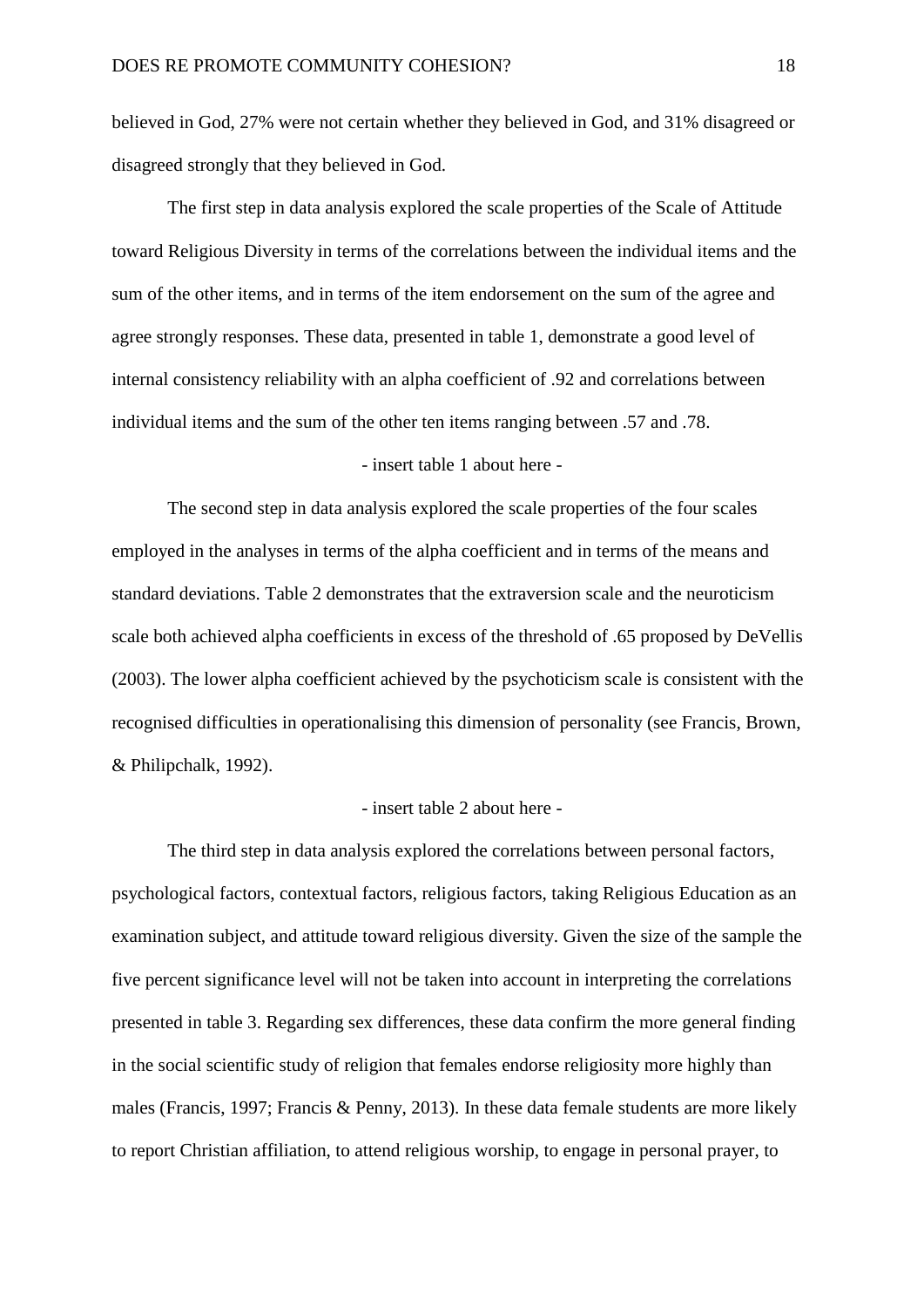believe in God, to take religious education as an examination subject, and to record higher scores on the Scale of Attitude toward Religious Diversity.

The correlations with personality variables presented in table 3 demonstrate that in terms of the religious variables, psychoticism provides stronger prediction of individual differences than either extraversion or neuroticism. This finding is consistent with the general conclusion within the psychology of religion as recorded historically by Francis (1992). In these data there are significant negative correlations varying from -.08 to -.16 between psychoticism scores and Christian affiliation, religious worship, personal prayer, and belief in God. Smaller, but significant positive correlations varying from .05 to .07 were recorded between neuroticism scores and two of the four religiosity measures, personal prayer and belief in God. Significant correlations were recorded between extraversion scores and two of the four religiosity measures. Extraverts were less likely to report personal prayer and worship attendance. Table 3 also demonstrates that sex and all three psychological variables are significantly correlated with scores recorded on the Scale of Attitude toward Religious Diversity. Greater openness to religious diversity is associated with being female, with lower psychoticism scores, lower extraversion scores, and higher neuroticism scores.

Finally, table 3 demonstrates the significance of the contextual variables. Taking England as the reference point, students in Wales recorded significantly lower scores on all four religious variables (affiliation, worship attendance, personal prayer and belief in God), and also a significantly less positive attitude toward religious diversity. Students in London recorded significantly higher scores on all four religious variables and also a significantly more positive attitude toward religious diversity. Taking schools without a religious foundation as the reference point, students in schools with a religious character recorded significantly higher scores on all four religious variables, but not on the Scale of Attitude toward Religious Diversity.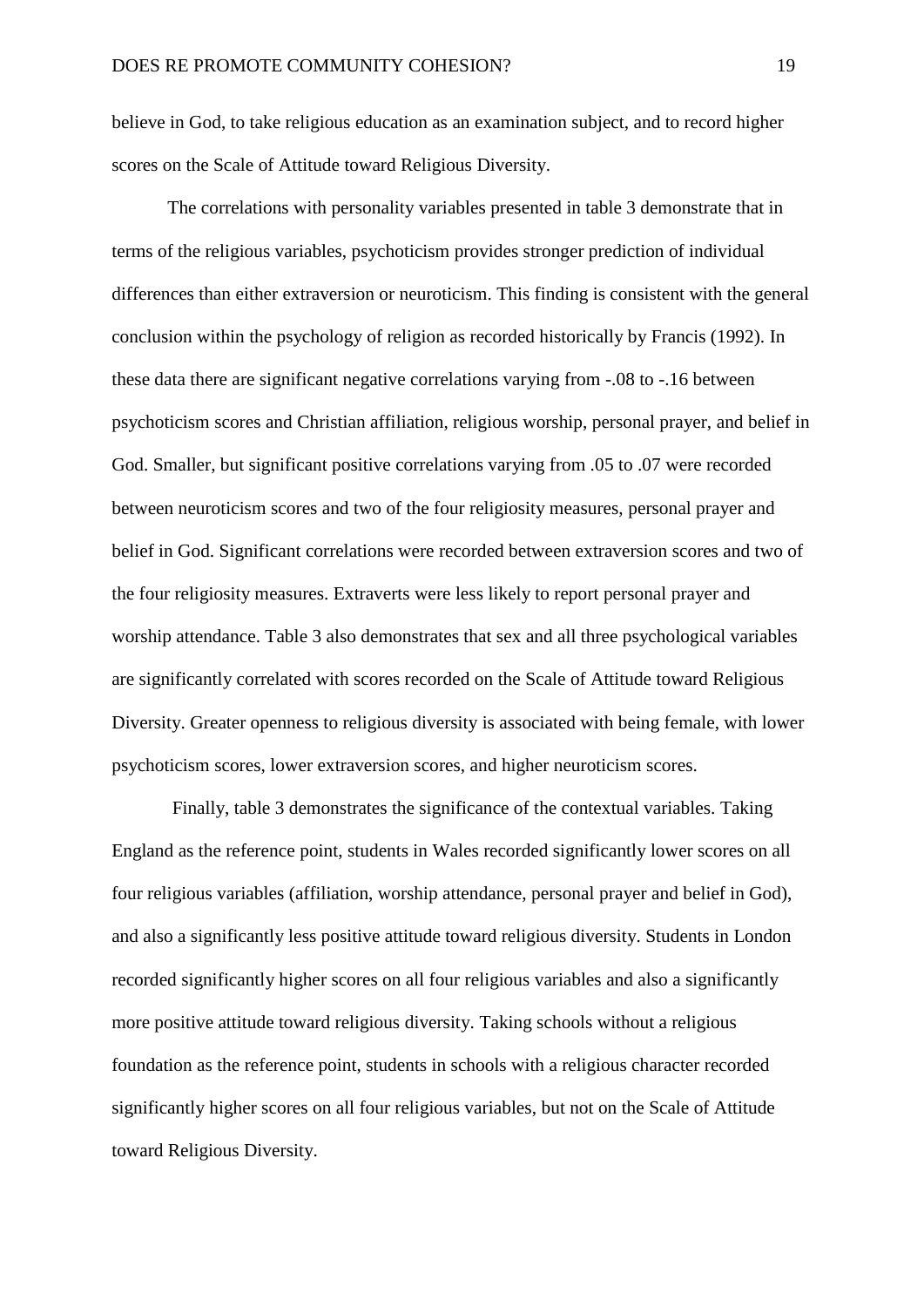#### - insert table 3 about here -

The fourth step in data analysis explored the interconnection between attitude toward religious diversity, and the four religious variables. These data, presented in table 4, demonstrate two main points. First, all four religious variables are significantly intercorrelated. For example, within this context self-assigned religious affiliation as Christian predicts greater levels of worship attendance, personal prayer, and belief in God. Second, all four religious variables function as significant predictors of a positive attitude toward religious diversity. Students who self-assign as Christian, who attend religious worship, who practice personal prayer, and who believe in God hold a more positive attitude toward religious diversity than those who do not embrace these religious characteristics.

#### - insert table 4 about here -

In view of these complex patterns of intercorrelations between the variables, the fifth step in data analysis proposes a sequence of regression models that take attitude toward religious diversity as the dependent variable. Model one examines the effect of the contextual variables (school type and geographical location) on attitude toward religious diversity. The beta weights confirm that students in London hold a more positive attitude toward religious diversity. Model two adds the personal factor (sex). The beta weights confirm the significant effect of sex (females hold a more positive attitude).

Model three adds the psychological factors (psychoticism, neuroticism, and extraversion). The beta weights confirm that psychoticism scores exert the largest effect (with low scores being associated with a more positive attitude toward religious diversity). High neuroticism scores are also associated with a more positive attitude toward religious diversity. When the psychological variables are in the model, the effect of sex is reduced. This highlights that some of the effect of sex differences reflected in model two have been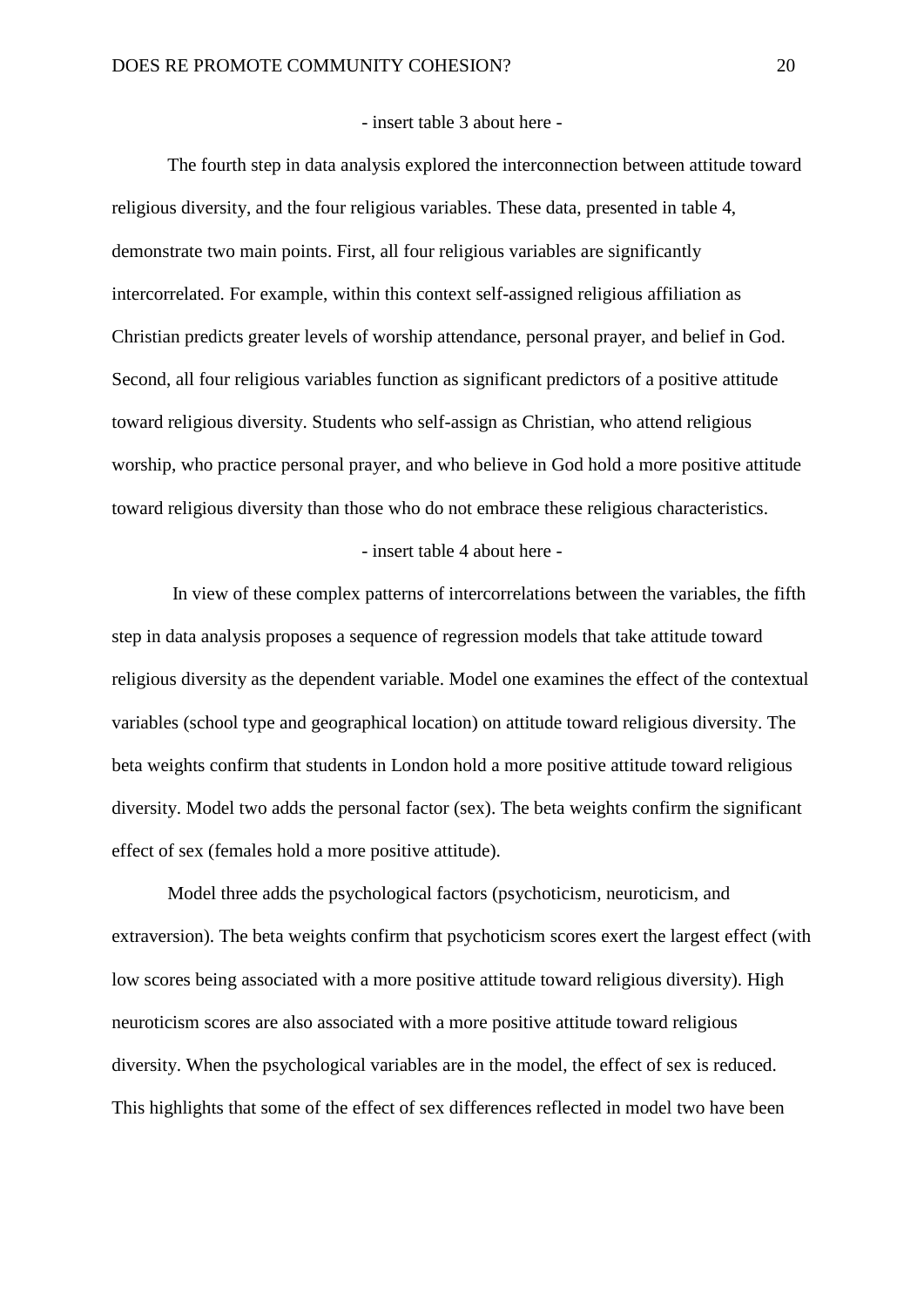mediated through personality in model three, with females tending to record lower scores on psychoticism and higher scores on neuroticism.

- insert table 5 about here -

Model four adds the religious factors (Christian affiliation, worship attendance, personal prayer, and belief in God). The beta weights show that belief in God exerts the largest positive effect on attitude toward religious diversity. When belief in God is in the equation additional significant positive effect is carried by worship attendance and by prayer. When these positive religious effects are in the equation, one of the religious variables simultaneously shows significant negative effect. Christian affiliation without belief and practice (worship attendance and prayer) predicts a less positive attitude toward religious diversity. Also when the religious variables are in the equation, schools with a religious character show a small but significant effect.

Model five adds the educational factor (taking Religious Education as an examination subject). The beta weight shows that taking religious education as an examination subject exerts a small (but statistically significant) effect on enhancing attitude toward religious diversity. This effect is the case when the contextual, personal, psychological and religious factors are taken into account in the model.

#### **Conclusion**

Building on the provocative and challenging work of Jim Conroy, posing the research question 'Does Religious Education work?', this study drew on the Young People's Attitudes toward Religious Diversity project to address the tightly focused research question, 'Does Religious Education as an examination subject work to promote community cohesion among 13- to 15-year-old students in England and Wales?'. This research question was operationalised by accepting individual differences in attitude toward religious diversity as indicative of affective predisposition toward community cohesion.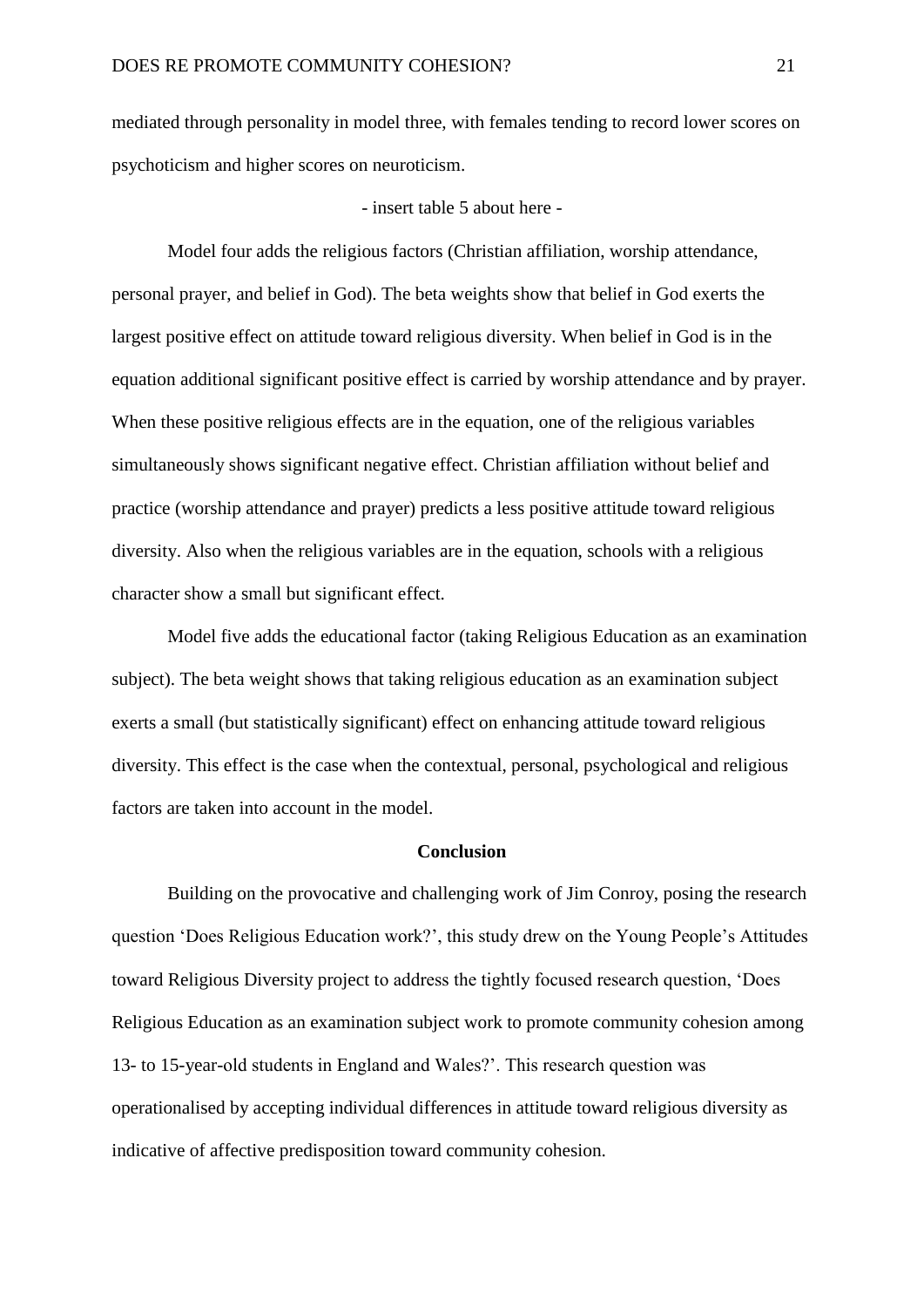Building on insights gained from previous research into predictors of individual differences in attitude toward religious diversity, the basic research problem (concerning the relationship between taking Religious Education as an examination subject and attitude toward religious diversity) was contextualised within a range of pertinent control variables, namely contextual factors (school type and geographical location), personal factor (sex), psychological factors (psychoticism, neuroticism, and extraversion) and religious factors (Christian affiliation, worship attendance, personal prayer, and belief in God). After taking these control variables into account within a regression model, the data demonstrated a positive association between taking Religious Education as an examination subject and higher scores on the scale of attitude toward religious diversity.

Within all the recognised constraints of a cross-sectional correlational study this finding is consistent with the causal hypothesis that taking Religious Education as an examination subject works to promote community cohesion among 14- to 15-year-old students in England and Wales. What the multiple regression model adds to this conclusion is that the positive association cannot now be dismissed as an artefact of the kind of contextual, personal, psychological, or religious factors already built into the model. The conclusion is, therefore, robust within the common constraints of the cross-sectional correlational form of educational research.

The natural next step, building on the present study and taking the research question further forward would be to invest in a longitudinal study across the school years in which Religious Education is an option as an examination subject, assessing the comparative *change* in attitude toward community cohesion during this period among students taking Religious Education as an examination subject *and* among students not so doing.

Although the results of the analyses indicate that taking religious education as an examination subject exerts a small (but statistically significant) effect on enhancing attitude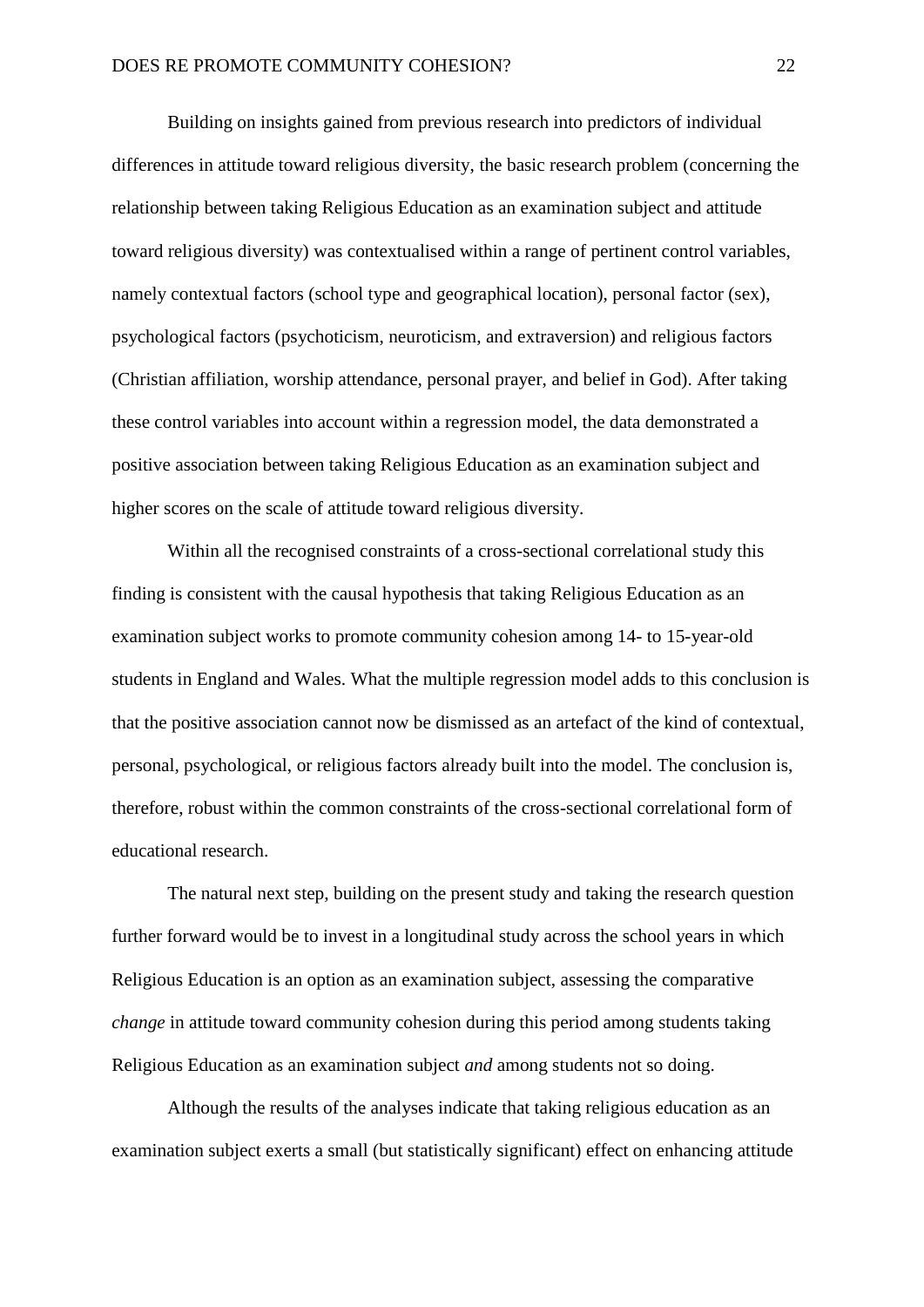toward religious diversity, the notion that Religious Education in schools in England and Wales should occupy an *instrumental* role in promoting community cohesion has generated debate and diverse perspectives within the professional and academic communities. Those within the Religious Education community who support the role of Religious Education in community cohesion are, nonetheless, keen to place two caveats, namely that this end is not achieved by Religious Education *per se* but by good quality Religious Education, and that a particular approach to Religious Education is required to deliver this outcome (see Grimmitt, 2010a; Woodward, 2012; Miller, 2014). Other voices within the Religious Education community, however, take a much less positive view of the contribution that can be made by Religious Education to community cohesion, for example, Barnes (2012b), Copley (2010) and Conroy *et al*, (2013). Therefore, any further studies exploring measurable relationships between Religious Education and community cohesion need to be set within this wider debate.

#### **Note**

Young People's Attitude to Religious Diversity Project (AHRC Reference: AH/G014035/1) is a large scale mixed methods research project investigating the attitudes of 13- to 16-year-old students across the United Kingdom. Young people from a variety of socio-economic, cultural, ethnic and religious backgrounds from different parts of England, Wales, Northern Ireland and Scotland, with the addition of London as a special case, are taking part in the study. Professor Robert Jackson is principal investigator and Professor Leslie J Francis is co-investigator. Together they lead a team of qualitative and quantitative researchers based in the Warwick Religions and Education Research Unit, within the Institute of Education at the University of Warwick. The project is part of the AHRC/ESRC Religion and Society Programme, and ran from 2009-12.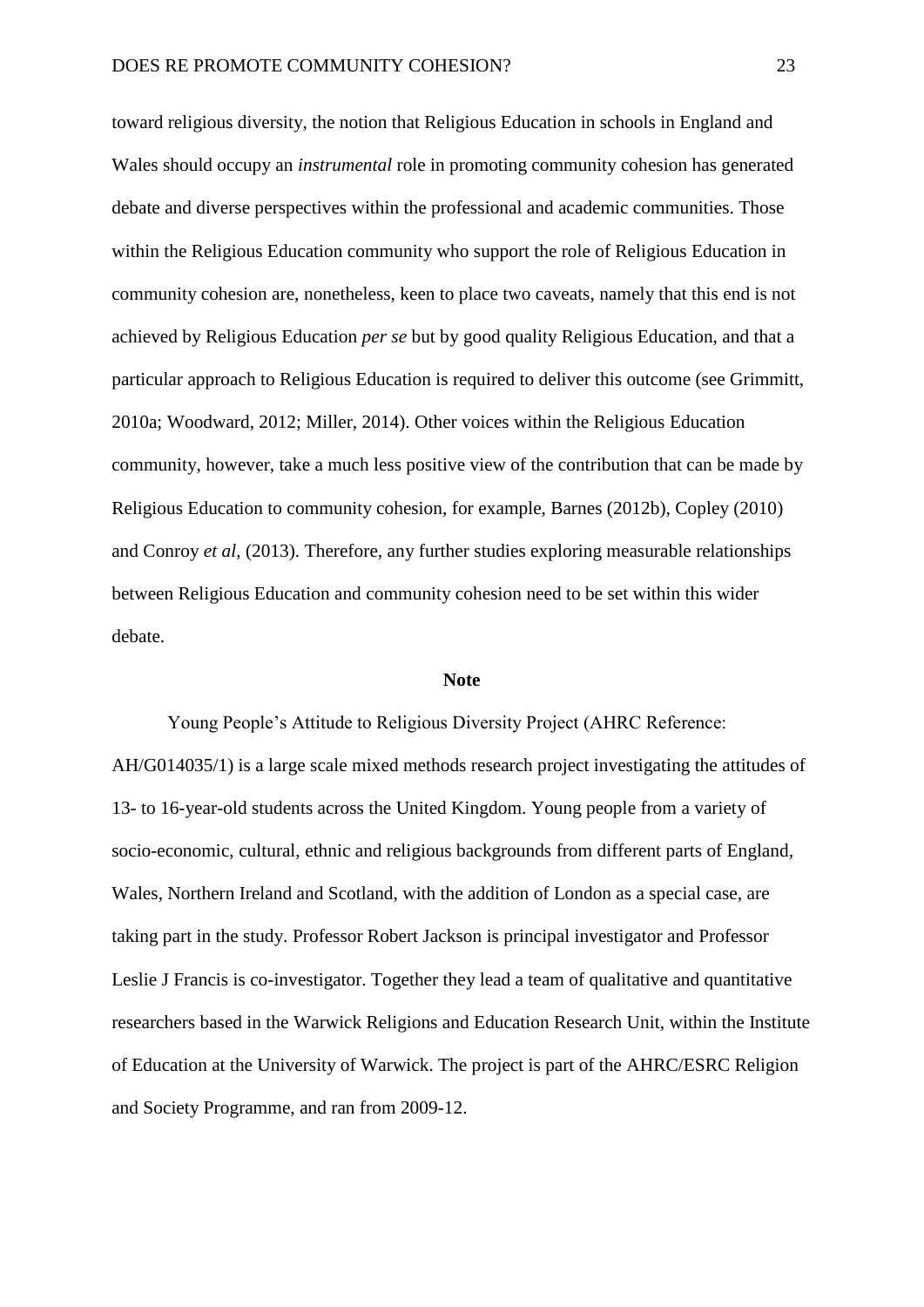#### **References**

- ap Siôn, T. (2014). Religious education, interfaith dialogue and community cohesion in Wales: An empirical investigation of the contribution made by the Standing Advisory Councils on Religious Education. *Contemporary Wales*, *27*, 148-166.
- ap Siôn, T., & Francis, L. J. (2014). Religion and Education in Wales. In M. Rothgangel, R. Jackson, & M. Jaggle (Eds). *Religious Education at schools in Europe, Part 2: Western Europe* (pp. 261-287). Vienna: Vienna University Press.
- All Party Parliamentary Group (2013). *RE: The Truth Unmasked: The supply of and support for Religious Education teachers: An Inquiry by The All Party Parliamentary Group on Religious Education.* London: Religious Education Council of England and Wales.
- Barnes, L. P. (2012a). Religious education in the United Kingdom and Ireland: Introduction. In L.P Barnes (Ed.) *Debates in religious education* (pp. 22-51)*.* London: Routledge.
- Barnes, L. P. (2012b). Diversity. In L. P Barnes (Ed.) *Debates in Religious Education* (pp. 65-76)*.* Abingdon: Routledge.
- Bashir, N., Parr, S., Platts-Fowler, D., & Robinson, D. (2012). *Mainstreaming Community Cohesion*. [Produced on behalf of the Welsh Government.] Sheffield: Sheffield Hallam University.
- Cantle, T. (2001). Community Cohesion: A Report of the independent Review Team. London: Home Office.
- Cantle, T. (2014). *About community cohesion.* Available online <http://tedcantle.co.uk/resources-and-publications/about-community-cohesion/>
- Chater, M. (2011). Endpiece: The Gove who kicked the hornet's nest, *Resource*, the Journal of the National Association of Teachers of Religious Education, 33:3, Summer, 24- 25.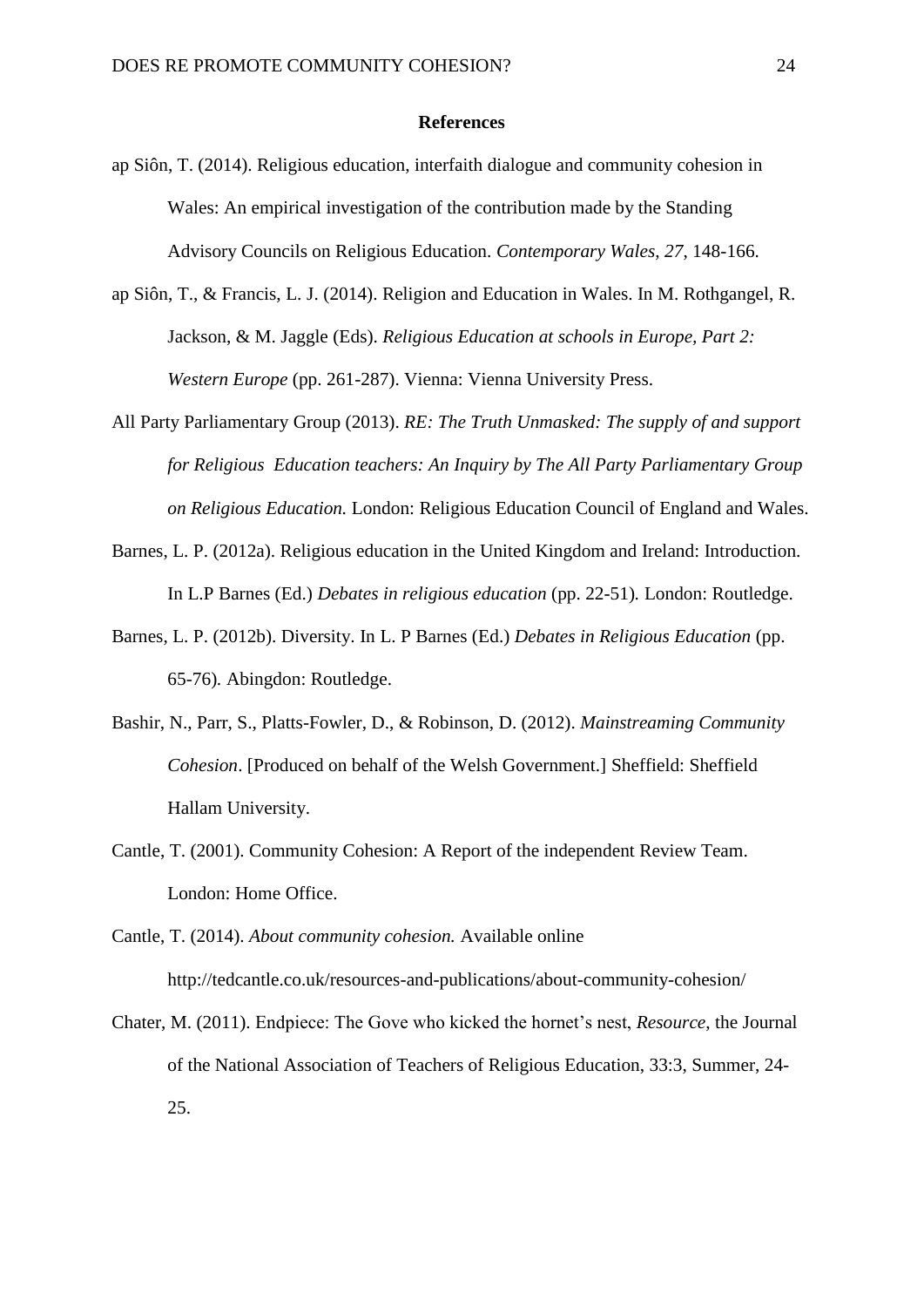- Commission on Integration and Cohesion (COIC) (2007). *Our Shared Future.* London: COIC.
- Conroy, J. C., Lundie, D., & Baumfield, V. (2012). Failures of meaning in religious education. *Journal of Beliefs and Values, 33,* 309-323.
- Conroy, J. C., Lundie, D., Davis, R. A., Baumfield, V., Barnes, L. P., Gallagher, T., Lowden, K., Bourque, N. & Wenell, K. (2013). *Does Religious Education work? A multidimensional investigation*. London: Bloomsbury.
- Copley, T. (2010). Religious education and social cohesion. Does history offer lessons? In M. Grimmitt (Ed.) *Religious education and social and community cohesion* (pp. 36-47)*.* Great Wakering: McCrimmons.
- Cox, E., & Cairns, J. M. (1989). *Reforming religious education: The religious clauses of the 1988 Education Reform Act.* London: Kogan Page.
- Department for Children, Schools and Families (DCSF) (2007). *Guidance on the duty to promote community cohesion.* Nottingham: Department for Children, Schools and Families.
- Department for Children, Schools and Families (DCSF) (2010). *Religious education in English schools: Non-statutory guidance 2010.* London: Department for Children, Schools and Families.
- Dent, H. J. (1947). *The Education Act 1944: Provisions, possibilities and some problems.* 3rd ed. London: University of London Press.

DeVellis, R. F. (2003). *Scale development: Theory and applications.* London: Sage.

Education and Inspections Act (2006) Available at:

<http://www.legislation.gov.uk/ukpga/2006/40/contents>

Estyn (2013). *Religious Education in Secondary Schools*. Cardiff: Estyn.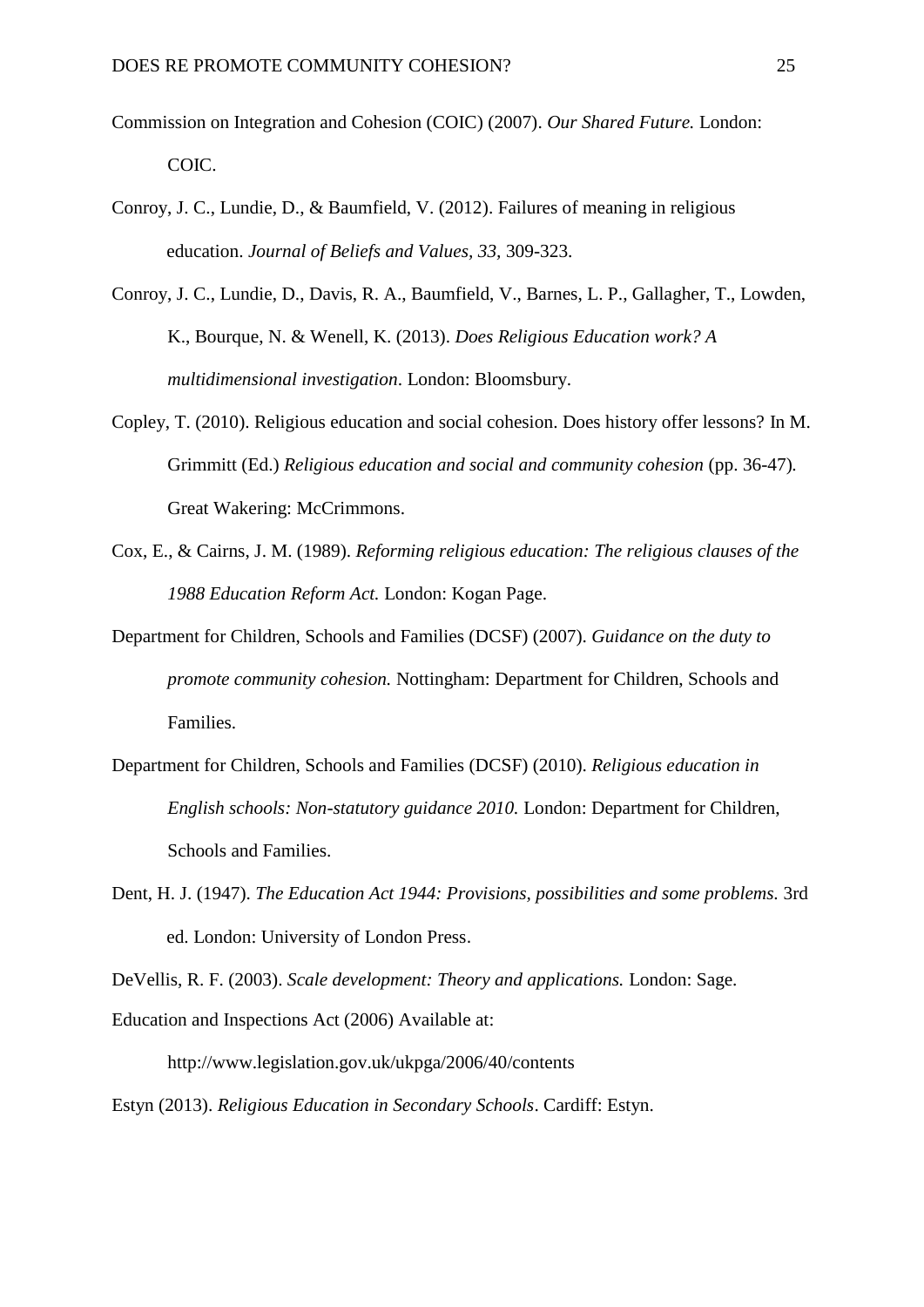- Francis, L. J. (1992). Is psychoticism really a dimension of personality fundamental to religiosity? *Personality and Individual Differences, 13*, 645-652.
- Francis, L. J. (1996). The development of an abbreviated form of the Revised Eysenck Personality Questionnaire (JEPQR-A) among 13- to 15-year-olds. *Personality and Individual Differences*, *21*, 835-844.
- Francis, L. J. (1997). The psychology of gender differences in religion: A review of empirical research. *Religion, 27*, 81-96.
- Francis, L. J., Brown, L. B., & Philipchalk, R. (1992). The development of an abbreviated form of the Revised Eysenck Personality Questionnaire (EPQR-A): Its use among students in England, Canada, the USA and Australia. *Personality and Individual Differences*, *13*, 443-449.
- Francis, L. J., Croft, J., Pyke, A., & Robbins, M. (2012). Young People's Attitude to Religious Diversity Project: Quantitative approaches from social and empirical theology. *Journal of Beliefs and Values, 33*, 279-292.
- Francis, L. J., & Penny, G. (2013). Gender differences in religion. In V. Saroglon (Ed.). *Religion, personality and social behaviour* (pp. 191-209). New York: Psychology Press.
- Francis, L. J., & Village, A. (2014). Schools with a religious character and preparation for life in a religiously diverse society: An empirical enquiry among 13- to 15-year-old students in England and Wales. *Religious Education*, *109*, 264-283.
- Grimmitt, M. (2010). (Ed.) *Religious education and social and community cohesion.* Great Wakering: McCrimmons.
- Home Office (2004) Community cohesion standards in schools. London: The Home Office Community Cohesion Unit.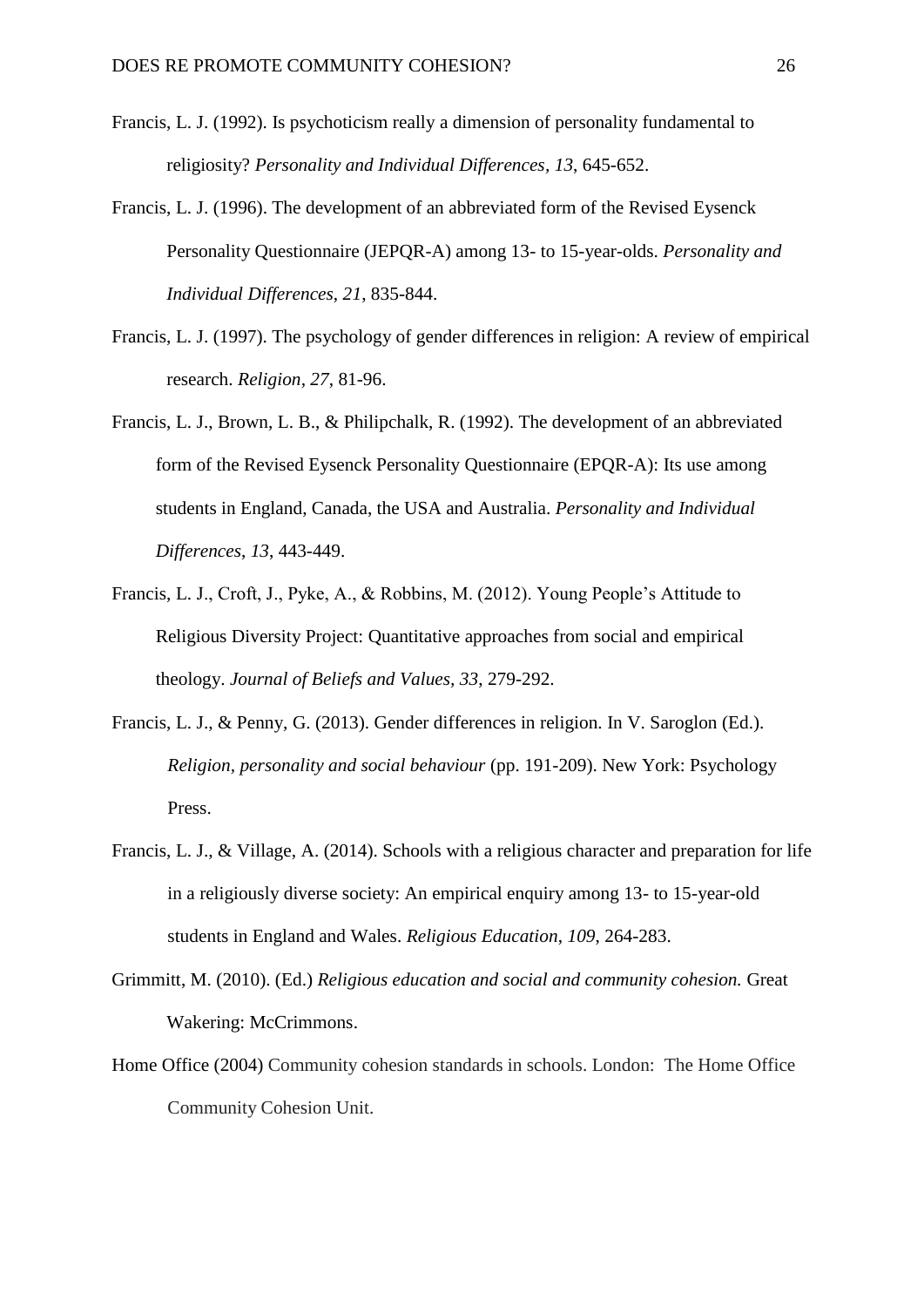- Ipgrave, J. (2001) Pupil-to-pupil dialogue in the classroom as a tool for religious education. WRERU Occasional Papers 2. Coventry: University of Warwick.
- Jackson, R. (Ed) (2003). *International Perspectives on Citizenship, Education and Religious Diversity.* London: RoutledgeFalmer.
- Jackson, R., Ipgrave, J., Hayward, M., Hopkins, P., Fancourt, N., Robbins, M., Francis, L. J. and McKenna, U. (2010). *Materials used to Teach about World Religions in Schools in England*, London: Department for Children, Schools and Families. Available at: <http://www2.warwick.ac.uk/fac/soc/wie/research/wreru/research/completed/dcsf>
- Local Government Association, Office of the Deputy Prime Minister, Commission for Racial Equality, The Inter-Faith Network (LGA) (2002). *Guidance on Community Cohesion*. London: LGA.
- Miller, J. (2014). The religious education handbook. Community cohesion and religious education. Available at: [http://re-handbook.org.uk/section/curriculum/religious](http://re-handbook.org.uk/section/curriculum/religious-education-across-the-curriculum/community-cohesion-and-religious-education)[education-across-the-curriculum/community-cohesion-and-religious-education](http://re-handbook.org.uk/section/curriculum/religious-education-across-the-curriculum/community-cohesion-and-religious-education)
- National Association of Teachers of Religious Education (2011). An analysis of a Survey of teachers on GCSE change and RE in light of the EBacc changes: A Second Survey – June 2011 (v2.2). Birmingham: National Association of Teachers of Religious Education. Available at: [http://www.natre.org.uk/docstore/NATRE%20EBacc%20Survey2%20report\\_final.pd](http://www.natre.org.uk/docstore/NATRE%20EBacc%20Survey2%20report_final.pdf)
- Ofsted (2007). *Making sense of religion. A report on religious education in schools and the impact of locally agreed syllabuses.* London: Ofsted.

[f](http://www.natre.org.uk/docstore/NATRE%20EBacc%20Survey2%20report_final.pdf)

Orchard, J. & Whately, H. (2013). Practical wisdom and the good RE teacher: A case for change to Secondary ITT in RE in England: A Working Paper. Oxford: Culham St Gabriel's Trust.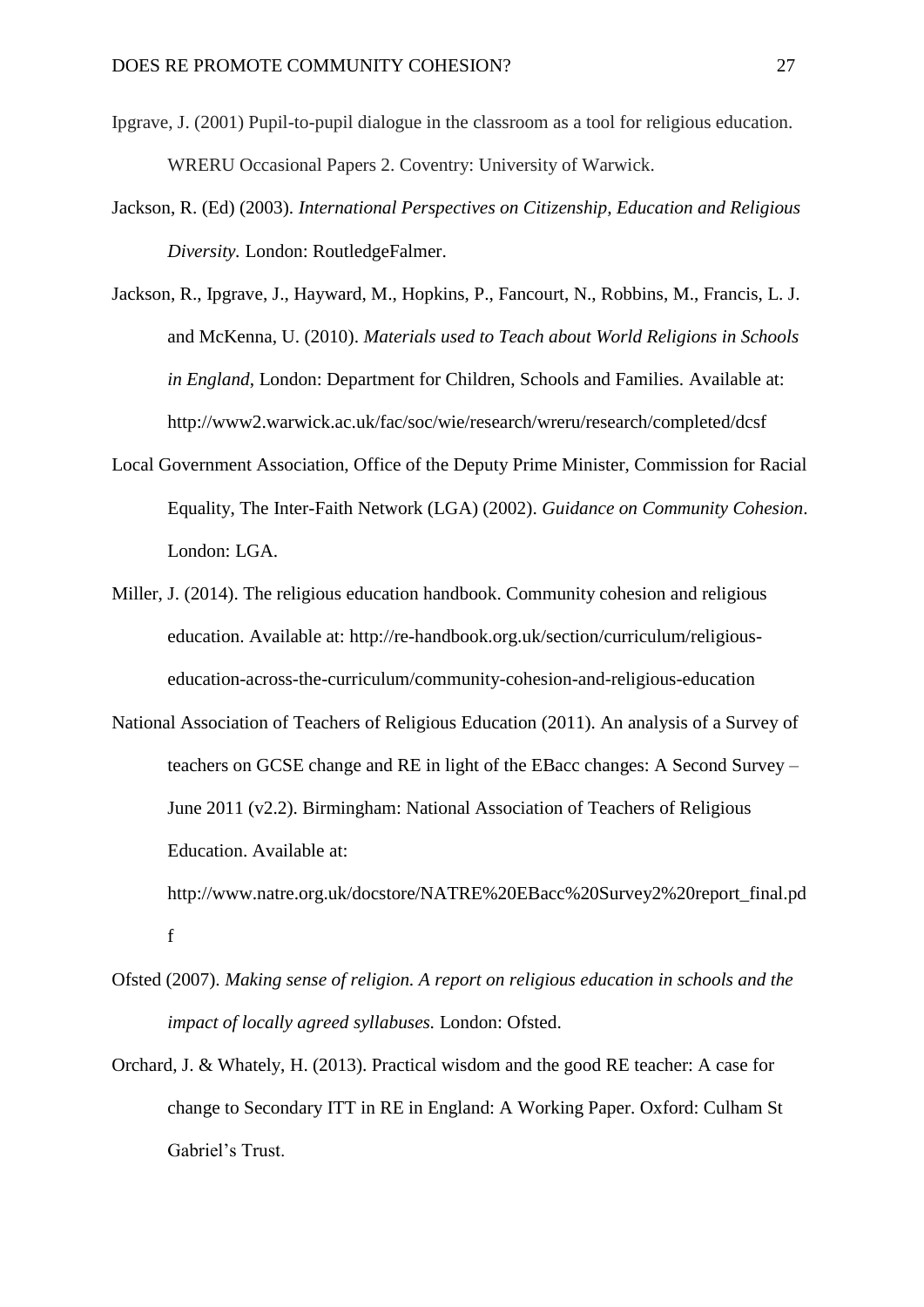- Qualifications and Curriculum Authority (QCA) (2004). *Religious Education. The nonstatutory national framework.* London: Qualifications & Curriculum Authority. Available at: [http://www.qca.org.uk/6163.html.](http://www.qca.org.uk/6163.html)
- Religious Education Council of England and Wales (2013). *A Curriculum Framework for Religions Education in England.* London: RE Council of England and Wales. [www.religiouseducationcouncil.org.uk](http://www.religiouseducationcouncil.org.uk/)
- Rudge, J. (2010). Public examinations in RE and RS: Do GCE and GCSE syllabuses adequately address the issues of social and community cohesion? In M. Grimmitt (Ed.) *Religious education and social and community cohesion* (pp. 247-259). Great Wakering: McCrimmons.
- Welsh Assembly Government (2008). *The National Exemplar Framework for Religious Education for 3 to 19-year-olds in Wales*. Cardiff: Welsh Assembly Government.
- Welsh Assembly Government (2009). *Getting on together: A community cohesion strategy for Wales*. Cardiff: Welsh Assembly Government.
- Welsh Assembly Government (2011). *Respect and resilience – developing community cohesion: A common understanding for schools and their communities*. Cardiff: Welsh Assembly Government.
- Welsh Government (2013). *Review of SACRE Reports, 2008-2009, 2009-2010, 2010-11*. Cardiff: Welsh Government.
- Welsh Government (2014). *Community cohesion national delivery plan: 2014-2016*. Cardiff: Welsh Government.
- Woodward, R. (2012). Community cohesion. In L. P Barnes (Ed.) *Debates in Religious Education* (pp. 132-145)*.* Abingdon: Routledge.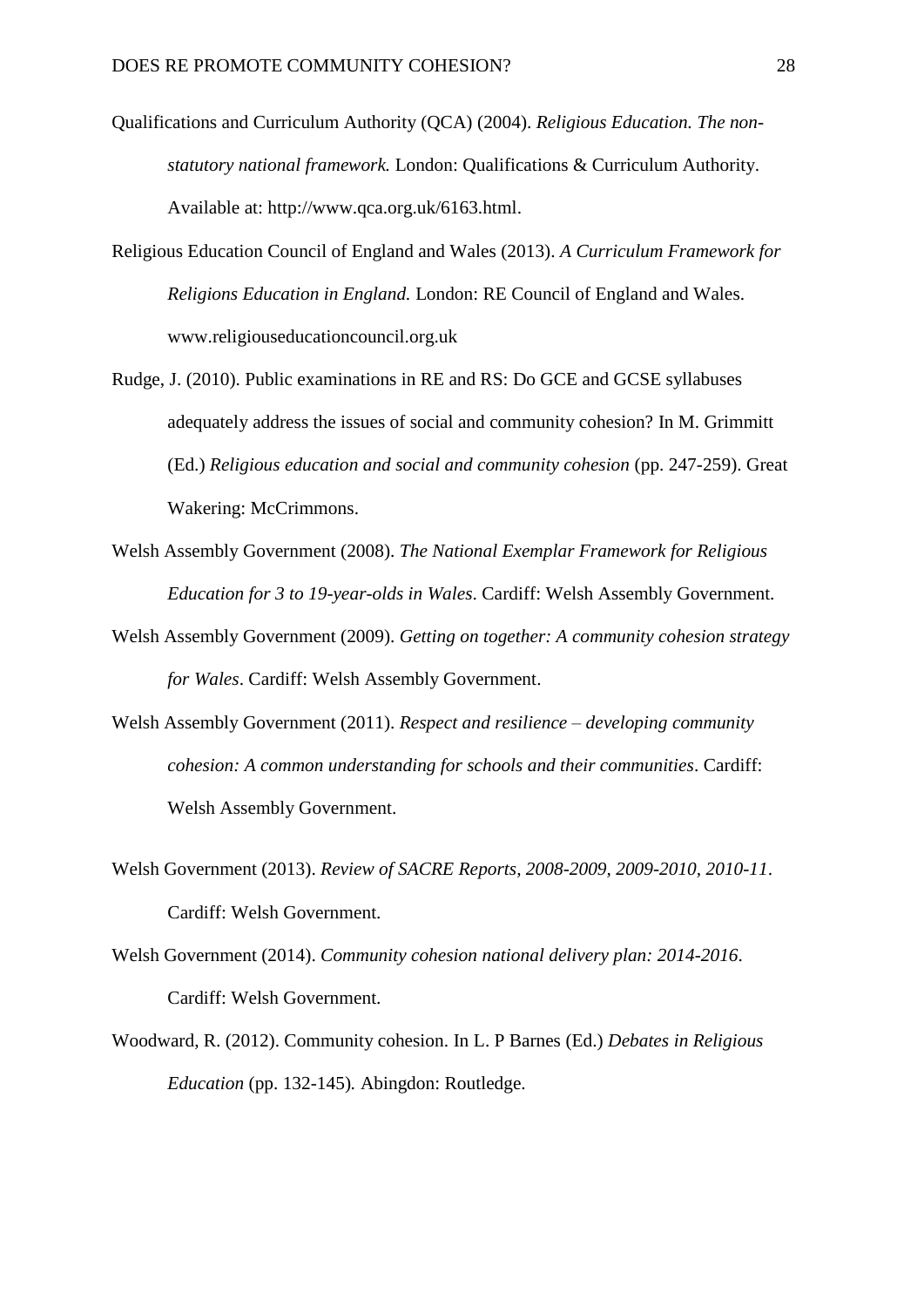### *Scale of Attitude toward Religious Diversity: Scale properties*

|                                                                                                    | r   | $\%$ |
|----------------------------------------------------------------------------------------------------|-----|------|
|                                                                                                    |     |      |
| We must respect all religions                                                                      | .66 | 71   |
| All religious groups in Britain should have equal rights                                           | .60 | 65   |
| I would be happy to go out with someone from a different<br>denomination                           | .62 | 60   |
| I would be happy to go out with someone from a different faith                                     | .63 | 56   |
| I would be happy about a close relative marrying someone from a<br>different denomination          | .68 | 58   |
| I would be happy about a close relative marrying someone from a<br>different faith                 | .63 | 61   |
| Having people from different religious backgrounds makes my<br>school/college an interesting place | .58 | 53   |
| People from different religious backgrounds makes where I live an<br>interesting place             | .57 | 39   |
| Christians should be allowed to wear crosses in school                                             | .59 | 66   |
| Muslims should be allowed to wear the Burka in school                                              | .67 | 48   |
| Sikhs should be allowed to wear the Turban in school                                               | .77 | 58   |
| Jews should be allowed to wear the Star of David in school                                         | .75 | 61   |
| Hindus should be allowed to wear the Bindi in school                                               | .77 | 57   |
|                                                                                                    |     |      |
| Alpha coefficient                                                                                  | .92 |      |

Note  $% =$  sum of agree and agree strongly responses

 $r =$  correlation between individual item and sum of other ten items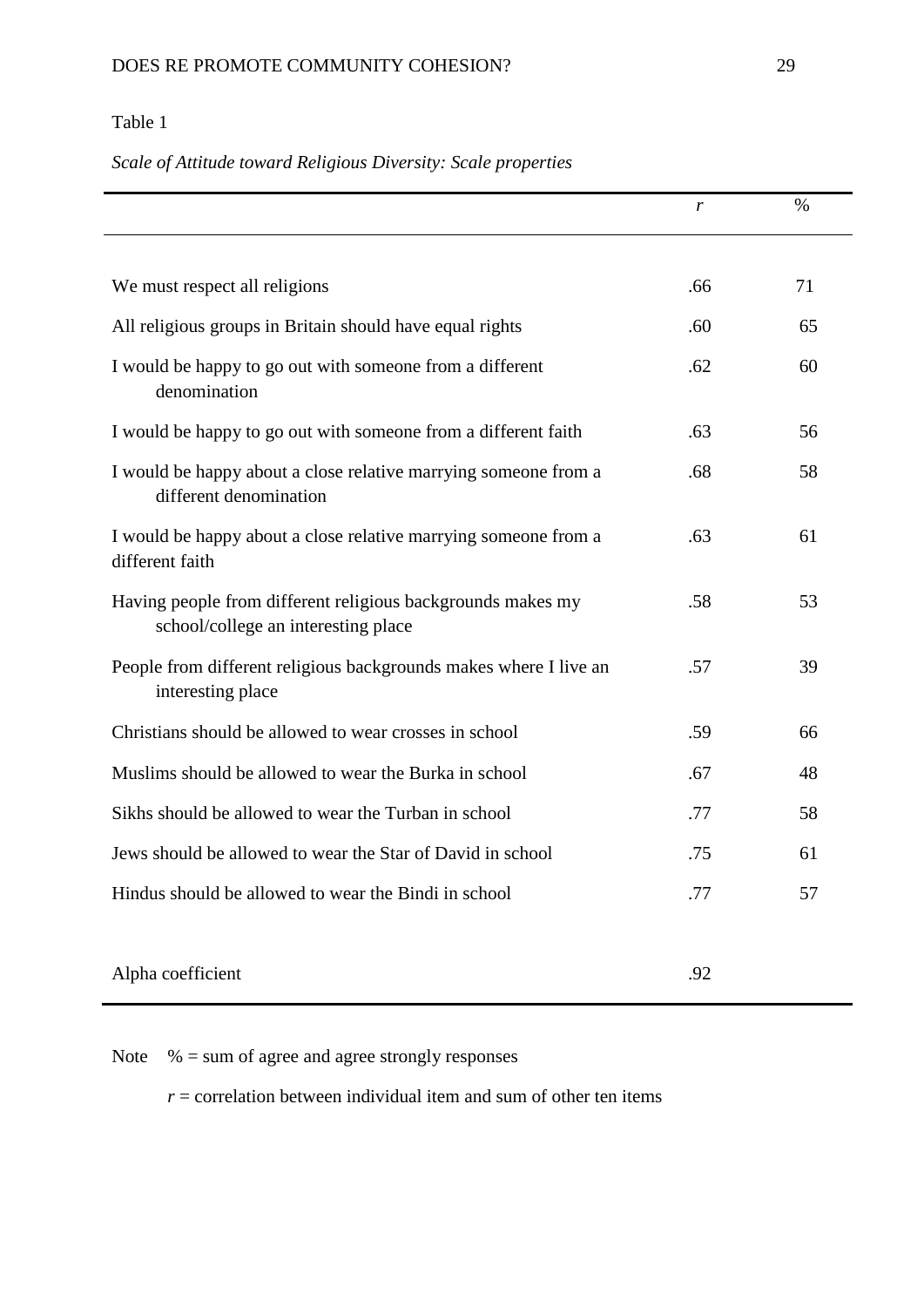# *Scale Properties*

|                                                 | N     | $\alpha$ | $\boldsymbol{M}$ | SD    | Low              | High |
|-------------------------------------------------|-------|----------|------------------|-------|------------------|------|
|                                                 | Items |          |                  |       |                  |      |
| Scale of Attitude toward Religious<br>Diversity | 13    | .92      | 46.57            | 10.90 | 13               | 65   |
| Extraversion                                    | 6     | .70      | 4.68             | 1.55  | $\mathbf{0}$     | 6    |
| Neuroticism                                     | 6     | .69      | 3.11             | 1.81  | $\theta$         | 6    |
| Psychoticism                                    | 6     | .57      | 1.16             | 1.28  | $\boldsymbol{0}$ | 6    |
|                                                 |       |          |                  |       |                  |      |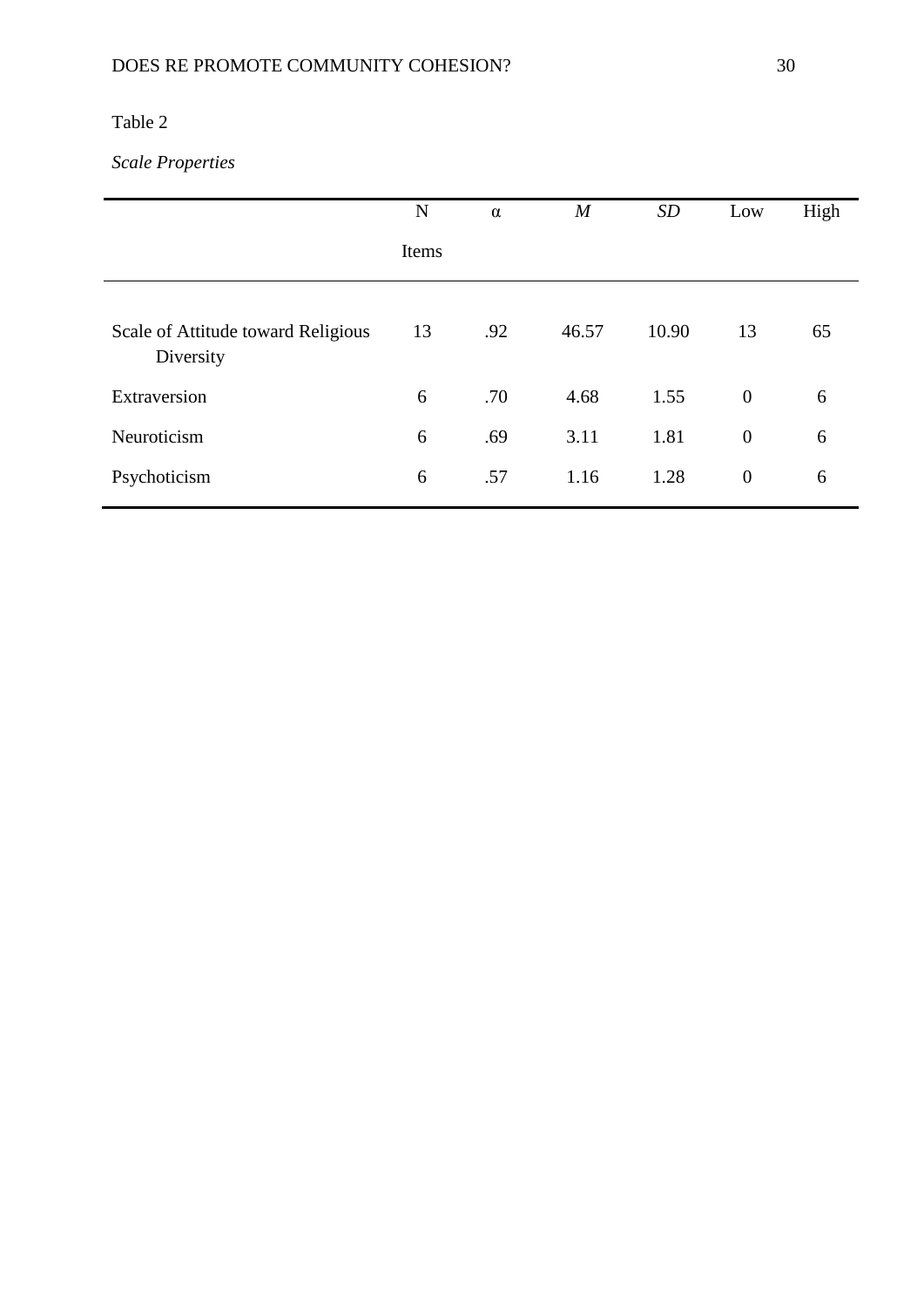### *Correlations with personal, psychological and contextual variables*

|                              | Sex      | Age       | ${\bf P}$ | N        | E         | Wales     | London   | Sch.     |
|------------------------------|----------|-----------|-----------|----------|-----------|-----------|----------|----------|
|                              |          |           |           |          |           |           |          | Type     |
|                              |          |           |           |          |           |           |          |          |
| Religious variables          |          |           |           |          |           |           |          |          |
| Christian affiliation        | $.05***$ | $-.00$    | $-.09***$ | .01      | .00       | $-.09***$ | $.10***$ | $.40***$ |
| Religious worship            | $.05***$ | $-.04***$ | $-.14***$ | $.02*$   | $-.06***$ | $-.15***$ | $.21***$ | $.34***$ |
| Personal prayer              | $.06***$ | $-.04***$ | $-.11***$ | $.05***$ | $-.05***$ | $-.13***$ | $.20***$ | $.21***$ |
| Belief in God                | $.11***$ | $-.03***$ | $-.17***$ | $.07***$ | $-.01***$ | $-.07***$ | $.17***$ | $.24***$ |
| <b>Educational</b> variables |          |           |           |          |           |           |          |          |
| <b>RE</b>                    | $.08***$ | $.18***$  | $-.05***$ | $.06***$ | $-.02$    | .01       | $.03*$   | $.30***$ |
| Religious diversity          |          |           |           |          |           |           |          |          |
| <b>SARD</b>                  | $.21***$ | .00       | $-.31***$ | $.13***$ | $-.03*$   | $-.04***$ | $.12***$ | $.03*$   |
|                              |          |           |           |          |           |           |          |          |

\**p* < .05; \*\**p* < .01; \*\*\**p* < .001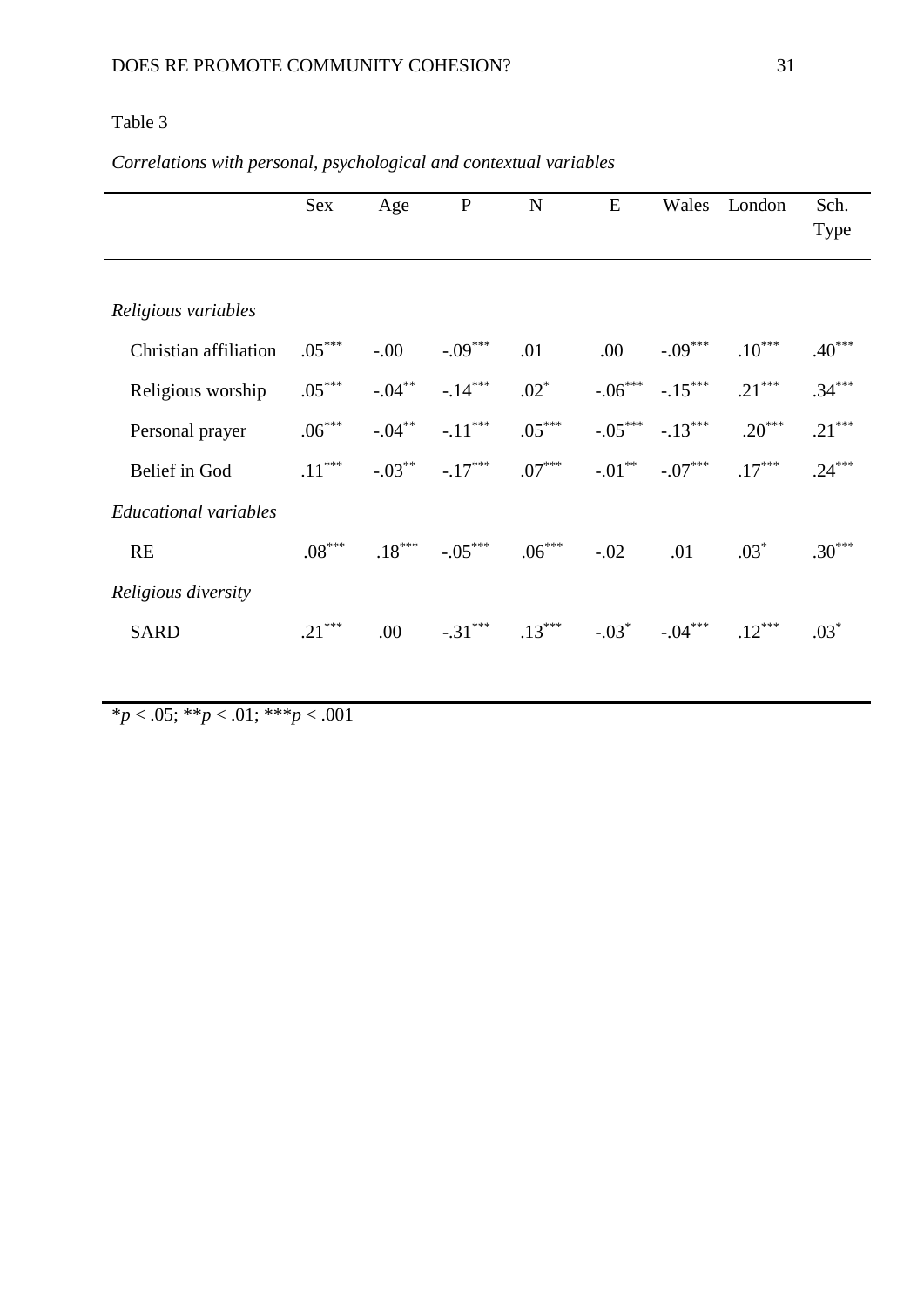*Correlation matrix for religious variables and Scale of Attitude toward Religious Diversity*

|                     | Christian   | Worship    | Personal | Belief in God |  |
|---------------------|-------------|------------|----------|---------------|--|
|                     | affiliation | attendance | Prayer   |               |  |
|                     |             |            |          |               |  |
| Religious diversity | $.09***$    | $.22***$   | $.20***$ | $.29***$      |  |
| Belief in God       | $.55***$    | $.54***$   | $.57***$ |               |  |
| Personal prayer     | $.42***$    | $.62***$   |          |               |  |
| Worship attendance  | $.49***$    |            |          |               |  |

\*\*\* *p* < .001